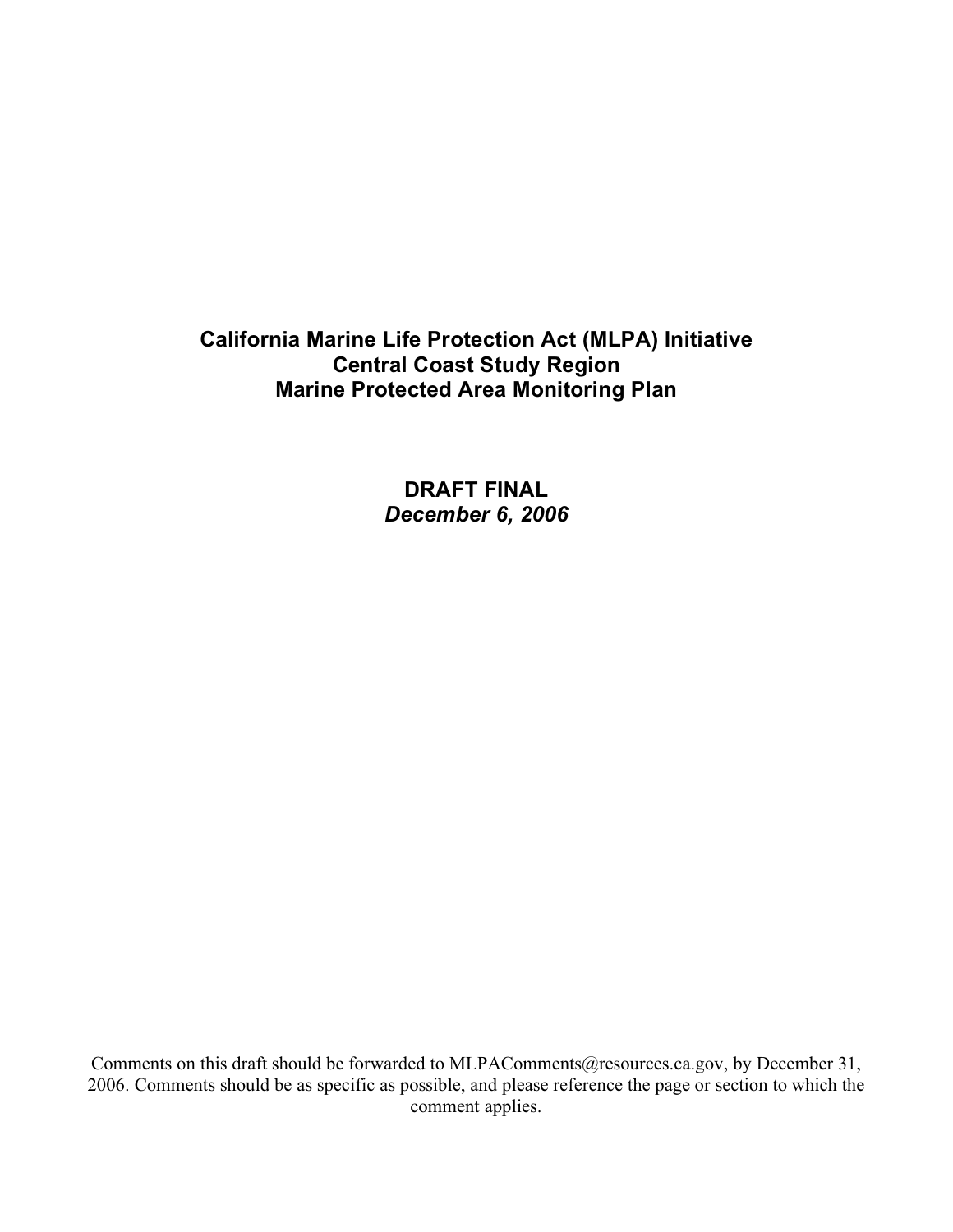# **Contents**

# **List of Tables**

| TABLE 10. FOCAL FISH AND INVERTEBRATE SPECIES FOR MID AND DEEP WATER (> 30 M) HARD BOTTOM HABITATS.  23 |  |
|---------------------------------------------------------------------------------------------------------|--|
|                                                                                                         |  |
|                                                                                                         |  |
|                                                                                                         |  |
|                                                                                                         |  |
|                                                                                                         |  |
|                                                                                                         |  |
|                                                                                                         |  |

# **List of Figures**

| FIGURE 1. LOCATION OF SITES SAMPLED BY THE PARTNERSHIP FOR INTERDISCIPLINARY STUDIES OF COASTAL OCEANS (PISCO) |  |
|----------------------------------------------------------------------------------------------------------------|--|
|                                                                                                                |  |
| FIGURE 2. LOCATION OF MARINE INTERTIDAL HARDBOTTOM MONITORING SITES IN THE CENTRAL COAST REGION.  25           |  |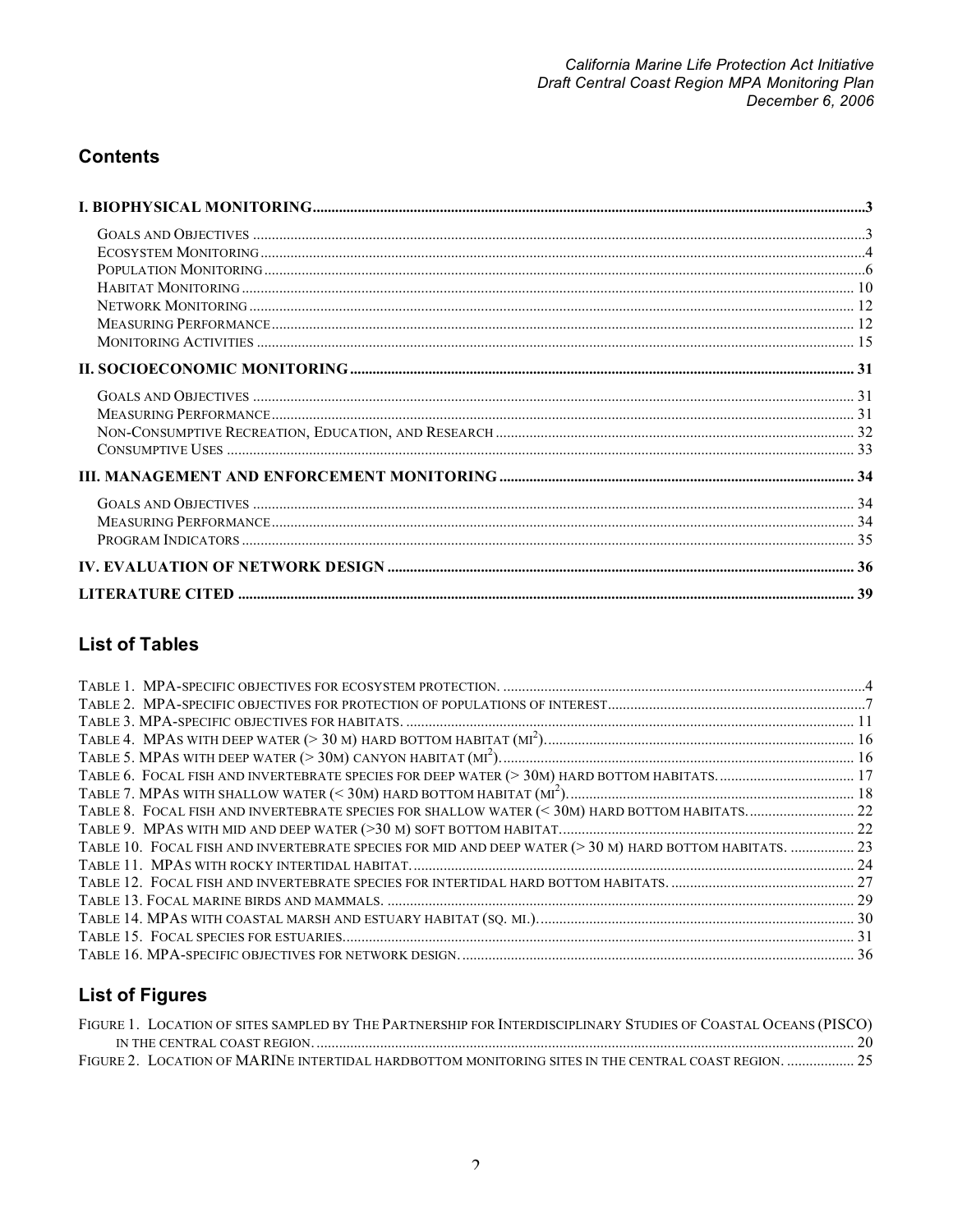Performance indicators are needed for biophysical and socioeconomic systems as well as management and enforcement. The goals and objectives that are intended as guidelines for the design of the MPA network are considered separately.

To develop monitoring to determine if regional goals and MPA-specific objectives are being met, an overarching question and monitoring activities to answer the question were developed for each objective (Appendix 1). Similar objectives were then combined to show commonalities in questions and monitoring activities among MPAs. All MPA-specific objectives were linked to regional goals. In general, the objectives consolidated into primary objectives (e.g., protect species diversity) with more particular focus on an area or a species group for specific MPAs or groups of MPAs. The primary objectives are presented in the following text along with explanations of the relationship between the objectives, monitoring questions and activities because the objectives were developed by stakeholder groups, sometimes words in the objectives carry a different meaning than equivalent words used in the scientific literature. Where necessary, differences in terminology are explained.

Collaboration will be important in all aspects of monitoring. Collaboration can build financial, institutional and intellectual synergies, producing more with better results. Academic institutions and governmental agencies have ongoing monitoring that will provide valuable data. Volunteer programs are being developed and have the potential to greatly augment the scope of sampling. Commercial and recreational fishermen have in-depth, personal knowledge that can inform all aspects of monitoring. It is expected that cooperative sampling will be an integral part of this monitoring program and that sampling will build upon existing programs as much as possible.

## **I. BIOPHYSICAL MONITORING**

## **Goals and Objectives**

Biophysical information is needed to evaluate the following regional goals: Goal 1) to protect the natural diversity and abundance of marine life, and the structure, function, and integrity of marine ecosystems; Goal 2) to help sustain, conserve, and protect marine life populations, including those of economic value, and rebuild those that are depleted; Goal 4) to protect marine natural heritage, including protection of representative and unique marine life habitats in central California waters, for their intrinsic value; and Goal 6) to ensure that the central coast's MPAs are designed and managed, to the extent possible, as a component of a statewide network (Section 8.4.1). Evaluation of management and design of the MPA network and network components is discussed in the respective sections on "Management and Enforcement Monitoring" and "Evaluation of Network Design" below.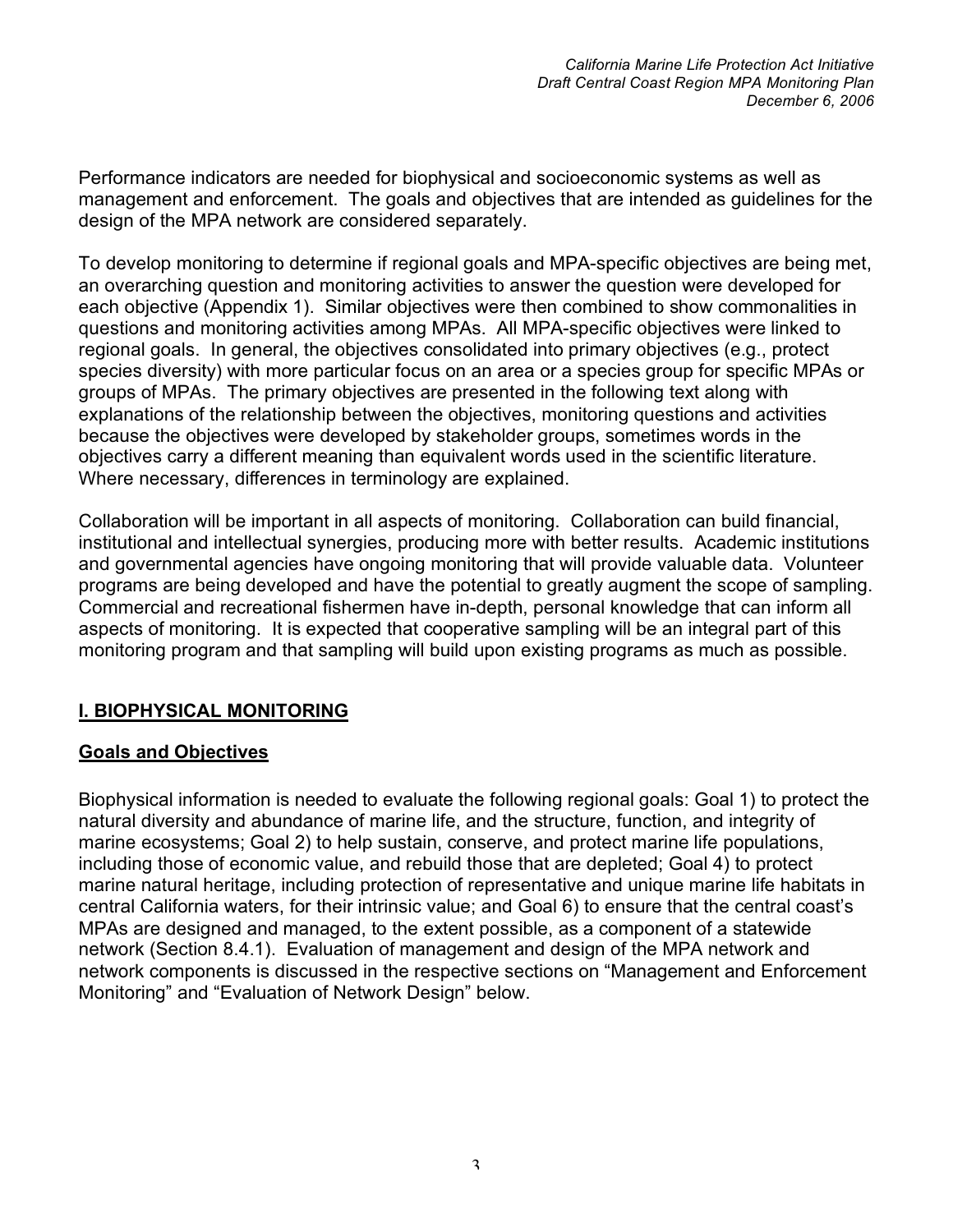## **Ecosystem Monitoring**

The primary objectives for ecosystems (Table 1) are to: 1) protect and maintain ecosystem structure and function, 2) protect and maintain particular areas with high species diversity and abundance, and 3) protect and maintain food webs (trophic structure), including a forage base.

Table 1. MPA-specific objectives for ecosystem protection.

| <b>Primary Objective</b>                                                                      | Focal area or group                                           | <b>MPAs</b>                                                                                                                                          |
|-----------------------------------------------------------------------------------------------|---------------------------------------------------------------|------------------------------------------------------------------------------------------------------------------------------------------------------|
| Protect range of<br>ecosystem functions                                                       |                                                               |                                                                                                                                                      |
|                                                                                               | Lee of headland                                               | Ano Nuevo SMR, Point Sur SMR                                                                                                                         |
|                                                                                               | Between upwelling zones                                       | Big Creek SMR, Point Buchon SMR                                                                                                                      |
|                                                                                               | Biogeographic transition<br>zone                              | Vandenberg SMR                                                                                                                                       |
|                                                                                               | Variety of habitats                                           | Point Lobos SMR, Vandenberg SMR                                                                                                                      |
| Protect areas of high<br>species diversity;<br>maintain species<br>diversity and<br>abundance |                                                               | Ano Nuevo SMR, Piedras Blancas<br>SMR, Cambria SMR, Point Buchon<br>SMR, Vandenberg SMR                                                              |
|                                                                                               | <b>Nearshore Fishery</b><br>Management Plan<br><b>Species</b> | <b>Greyhound Rock SMCA</b>                                                                                                                           |
|                                                                                               | Submarine canyon                                              | Soquel Canyon SMCA, Portuguese<br>Ledge SMCA, Big Creek SMCA, Big<br><b>Creek SMR</b>                                                                |
|                                                                                               | Granitic shallow hard<br>bottom                               | Hopkins SMR, Asilomar SMR, Point<br>Lobos SMR                                                                                                        |
|                                                                                               | Lee and north of headland                                     | Point Sur SMR                                                                                                                                        |
|                                                                                               | <b>Esturarine Area</b>                                        | Elkhorn Slough SMR, Elkhorn Slough<br>SMP, Morro Bay SMRMA, Morro Bay<br><b>SMR</b>                                                                  |
|                                                                                               | <b>Benthic species</b>                                        | Greyhound Rock SMCA, Piedras<br><b>Blancas SMCA</b>                                                                                                  |
| Protect natural trophic<br>structure, including<br>forage base                                |                                                               | Elkhorn Slough SMR, Point Sur SMR,<br>Point Sur SMCA, Piedras Blancas<br>SMR, Cambria SMR, Point Buchon<br>SMR, Point Buchon SMCA,<br>Vandenberg SMR |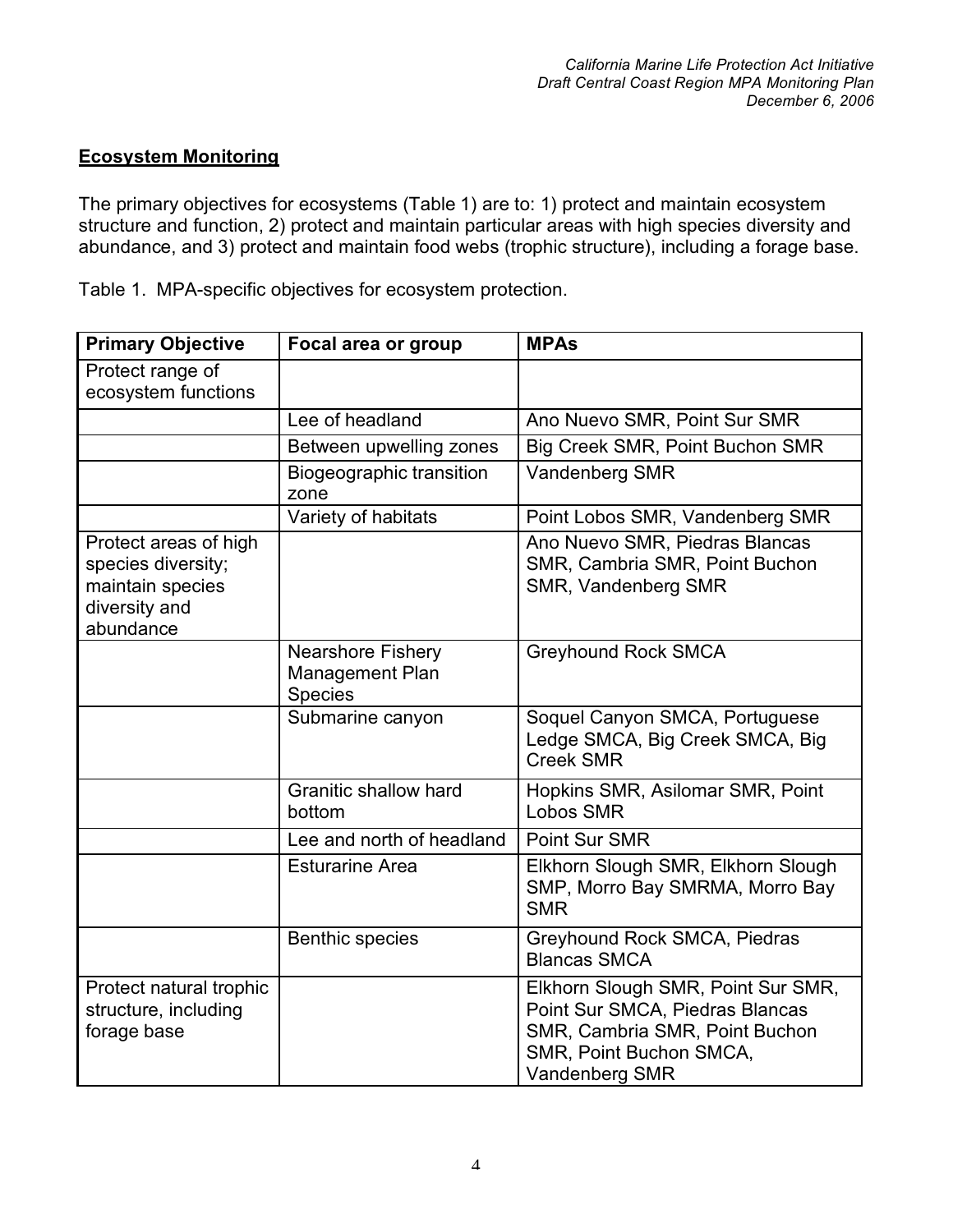| <b>Primary Objective</b> | Focal area or group       | <b>MPAs</b>                                                                                                                                                                                                                                                    |
|--------------------------|---------------------------|----------------------------------------------------------------------------------------------------------------------------------------------------------------------------------------------------------------------------------------------------------------|
|                          | <b>Seabirds</b>           | Ano Nuevo SMR, Greyhound Rock<br><b>SMCA, Point Lobos SMR, Point Lobos</b><br><b>SMCA, Point Sur SMR, Point Sur</b><br>SMCA, Big Creek SMCA, Big Creek<br>SMR, Piedras Blancas SMR, Piedras<br>Blancas SMCA, Morro Bay SMRMA,<br>Morro Bay SMR, Vandenberg SMR |
|                          | <b>Marine Mammals</b>     | Ano Nuevo SMR, Greyhound Rock<br><b>SMCA, Point Lobos SMR, Point Sur</b><br>SMR, Point Sur SMCA, Big Creek<br>SMCA, Big Creek SMR, Piedras<br>Blancas SMR, Piedras Blancas SMCA,<br><b>Vandenberg SMR</b>                                                      |
|                          | Higher trophic level fish | Ano Nuevo SMR, Point Lobos SMR,<br>Point Sur SMR, Point Sur SMCA, Big<br>Creek SMCA, Big Creek SMR                                                                                                                                                             |

An MPA "protects" an ecosystem by curtailing fishing. The assumption is that fishing has reduced or eliminated populations of some species, changing feeding and other relationships, resulting in the loss of a normal ecosystem. With limited or no fishing, the ecosystem should recover.

The questions associated with the first objective, to protect and maintain ecosystem structure and function, are: 1) Is the ecosystem in the MPA affected by fishing, 2) if so, does it recover over time, and 3) if not, is it maintained over time. To answer these and the following questions, it will be necessary to compare ecosystems within MPAs to outside reference areas and distinguish fishing effects from other factors affecting the ecosystem (See "Measuring Performance" below).

Indicators for ecosystem structure and function include species abundance, species composition, species diversity and number of species with increased recruitment. The expectation is that a full complement of species is present and that abundances are within the range of normal variability. If that is the case, then competition between species, predator/prey relationships and other functional attributes should be normal as well. If the MPA serves as a nursery, juvenile recruitment should be enhanced. Species abundance can be calculated from species density and the amount of available habitat or other metrics of abundance (e.g., percent cover). Species composition and diversity can be calculated from measurements of species density within a sample. Measuring enhanced recruitment is discussed in the section "Population Monitoring" below.

The questions associated with the second objective, to protect and maintain a natural trophic structure, are: 1) Is trophic structure in the MPA affected by fishing, 2) if so, does it recover over time, and 3) if not, is it maintained over time. Trophic structure can be calculated by estimating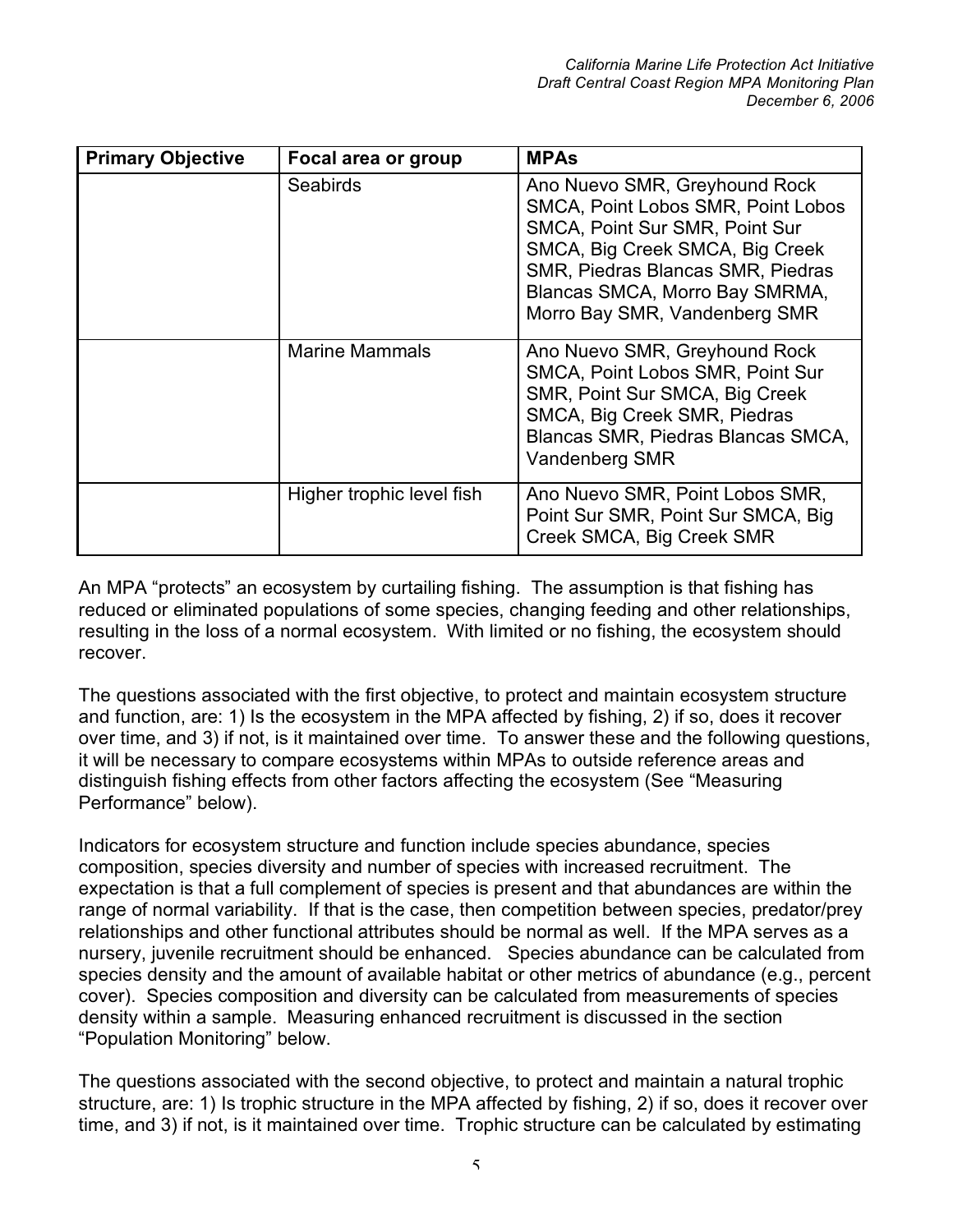trophic level from diets and/or stable isotopes and organizing species into feeding guilds. Because diet can change with life stage, size information will also be needed.

The third objective, to protect and maintain areas of high species diversity and abundance, assumes that the areas chosen for protection are special in that they support more species and/or higher abundances than the norm. The questions associated with the objective are: 1) is species abundance and/or diversity higher within the MPA, 2) if not, do they increase over time, 3) if so, are they maintained over time.

While an ecosystem includes all species and their physical environment, it will not be possible to sample everything from bacteria to fish and the processes that affect and link species. In the best of circumstances, the choice of what to monitor would be based on conceptual or quantitative models of the system that draw on detailed scientific knowledge to predict outcomes of various scenarios (e.g., El Niños, establishment of MPAs). Because they articulate assumptions about underlying causal factors that drive the system, such models also facilitate interpretation of monitoring data. Since rocky intertidal and kelp bed systems are relatively well known, it may be possible to construct first-generation models for these systems. Research and development in this area could be used to inform the monitoring program in future years.

In the meantime, measuring ecosystems will involve using survey techniques that capture data for a broad array of species (algae, invertebrates and fish), selected to reflect a diversity of taxa and ecological roles and functions, including focal species. Focal species were chosen from a list developed by the Science Advisory Team of species likely to benefit from MPAs (Appendix 2) and includes keystone species, species that provide habitat structure (e.g., mussels and giant kelp), and species targeted by MPA-specific objectives (e.g., overfished rockfish). Lists of focal species are shown below for each monitoring element.

#### **Population Monitoring**

The primary objectives for populations (Table 2) are to: 1) protect natural size, age and genetic structure; 2) enhance reproductive capacity; 3) help protect larval sources; 4) protect particular species of interest; and 5) help restore overfished species.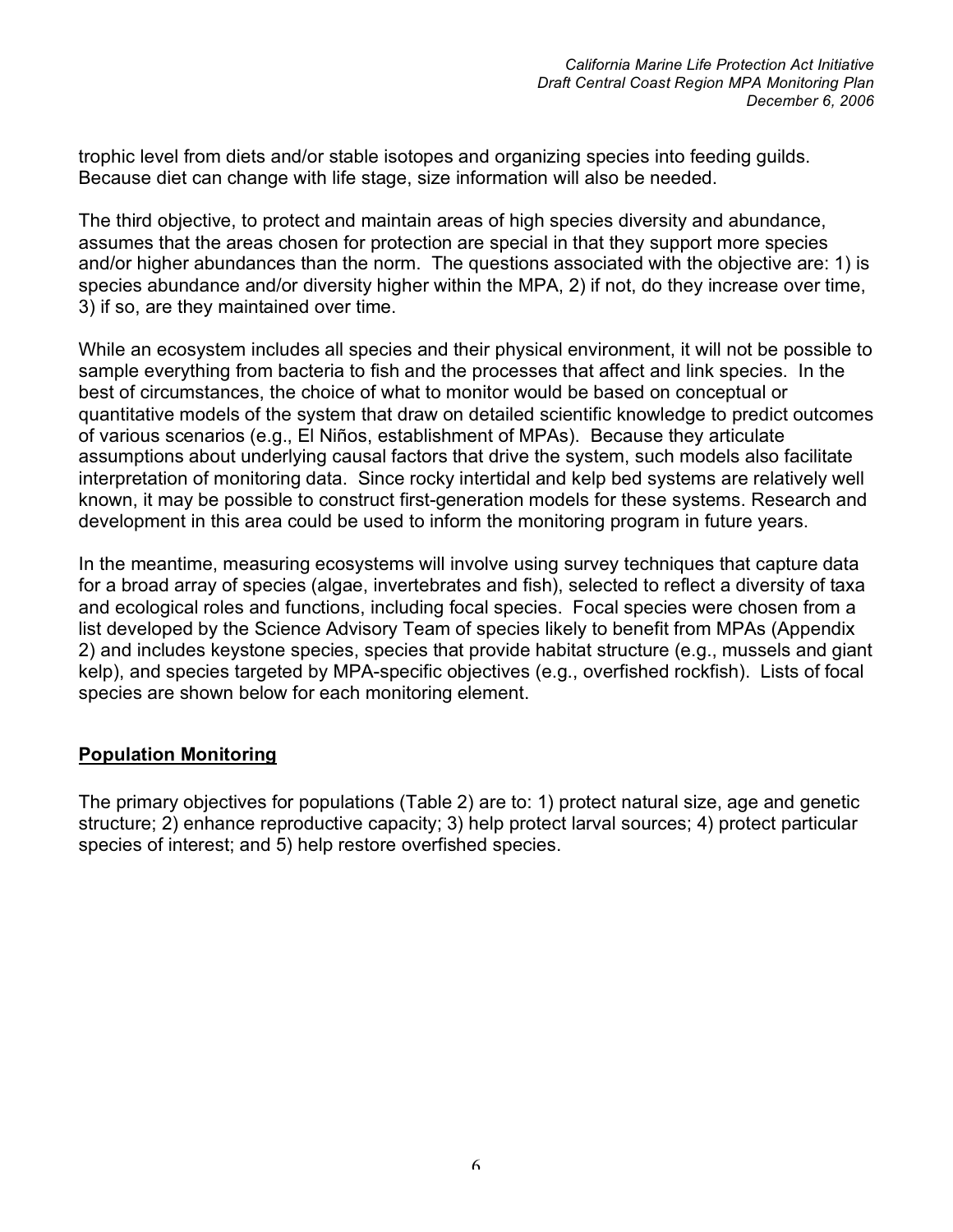| <b>Primary Objective</b>                           | <b>Focal Area or Group</b> | <b>MPAs</b>                                                                                                                                                                                                                                                                                                                  |
|----------------------------------------------------|----------------------------|------------------------------------------------------------------------------------------------------------------------------------------------------------------------------------------------------------------------------------------------------------------------------------------------------------------------------|
| Protect natural size, age and<br>genetic structure |                            |                                                                                                                                                                                                                                                                                                                              |
|                                                    | Invertebrates              | Ano Nuevo SMR,<br>Greyhound Rock SMCA,<br>Elkhorn Slough SMR,<br>Elkhorn Slough SMP, Point<br>Lobos SMR, Point Sur<br>SMR, Point Sur SMCA, Big<br>Creek SMCA, Big Creek<br><b>SMR, Piedras Blancas</b><br><b>SMR, Piedras Blancas</b><br>SMCA, Cambria SMR,<br>Morro Bay SMRMA, Morro<br>Bay SMR, Point Buchon<br><b>SMR</b> |
|                                                    | Rockfish                   | Ano Nuevo SMR,<br>Greyhound Rock SMCA,<br>Piedras Blancas SMR,<br>Cambria SMR, Point<br>Buchon SMR, Vandenberg<br><b>SMR</b>                                                                                                                                                                                                 |
|                                                    | Finfish                    | Elkhorn Slough SMR, Point<br>Lobos SMR, Point Sur<br>SMR, Point Sur SMCA, Big<br>Creek SMCA, Big Creek<br><b>SMR, Piedras Blancas</b><br><b>SMR, Piedras Blancas</b><br>SMCA, Cambria SMR,<br>Morro Bay SMRMA, Morro<br>Bay SMR, Point Buchon<br>SMR, Vandenberg SMR                                                         |
| Enhance reproductive capacity                      |                            |                                                                                                                                                                                                                                                                                                                              |
|                                                    | Invertebrates              | Ano Nuevo SMR,<br>Greyhound Rock SMCA,<br>Elkhorn Slough SMR, Point<br>Lobos SMR, Piedras<br>Blancas SMR, Cambria<br>SMR, Morro Bay SMRMA,<br>Morro Bay SMR, Point<br>Buchon SMR, Point Buchon<br>SMCA, Vandenberg SMR                                                                                                       |

Table 2. MPA-specific objectives for protection of populations of interest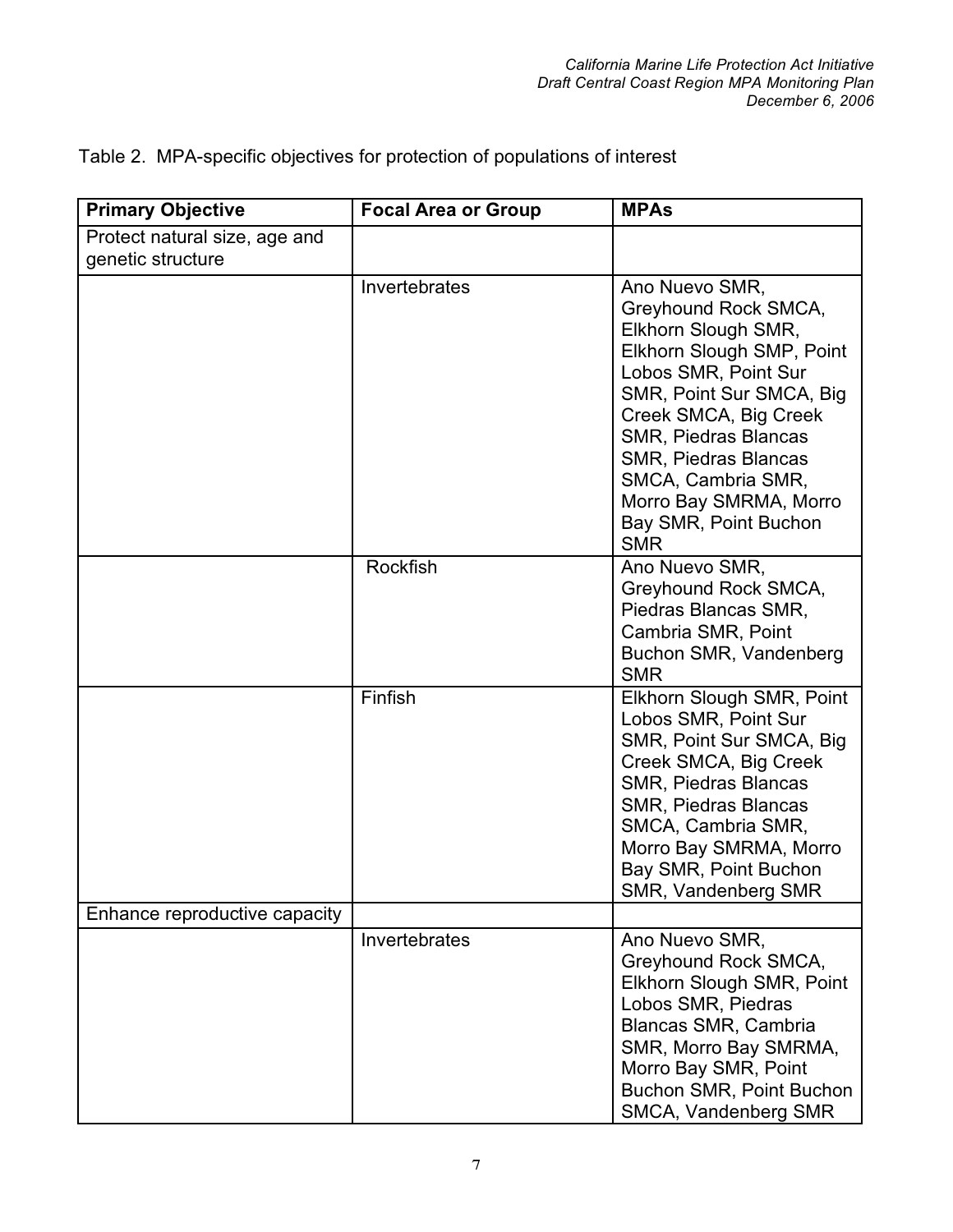| <b>Primary Objective</b>    | <b>Focal Area or Group</b> | <b>MPAs</b>                                                                                                                                                                                                                                              |  |
|-----------------------------|----------------------------|----------------------------------------------------------------------------------------------------------------------------------------------------------------------------------------------------------------------------------------------------------|--|
|                             | Finfish                    | Ano Nuevo SMR,<br>Greyhound Rock SMCA,<br>Elkhorn Slough SMR, Point<br>Lobos SMR, Cambria SMR,<br>Morro Bay SMRMA, Morro<br>Bay SMR, Point Buchon<br>SMR, Vandenberg SMR                                                                                 |  |
|                             | Deepwater fish             | Soquel Canyon SMCA,<br>Portuguese Ledge SMCA,<br>Point Lobos SMCA, Big<br>Creek SMCA, Big Creek<br><b>SMR</b>                                                                                                                                            |  |
|                             | Shelf fish                 | Point Sur SMR, Point Sur<br><b>SMCA, Piedras Blancas</b><br><b>SMCA</b>                                                                                                                                                                                  |  |
|                             | Rockfish                   | Point Sur SMCA, Big Creek<br>SMCA, Big Creek SMR,<br>Piedras Blancas SMR,<br>Vandenberg SMR                                                                                                                                                              |  |
|                             | Groundfish                 | Point Lobos SMCA, Point<br><b>Buchon SMCA</b>                                                                                                                                                                                                            |  |
| Help protect larval sources |                            | Point Sur SMR, Point Sur<br><b>SMCA, Piedras Blancas</b><br><b>SMR</b>                                                                                                                                                                                   |  |
|                             | Invertebrates              | Ano Nuevo SMR,<br>Greyhound Rock SMCA,<br>Point Lobos SMR, Piedras<br>Blancas SMR, Cambria<br>SMR, Point Buchon SMR,<br>Point Buchon SMCA,<br>Vandenberg SMR                                                                                             |  |
|                             | Finfish                    | Ano Nuevo SMR,<br>Greyhound Rock SMCA,<br>Point Lobos SMR, Point Sur<br>SMR, Point Sur SMCA, Big<br>Creek SMCA, Piedras<br><b>Blancas SMR, Piedras</b><br>Blancas SMCA, Cambria<br>SMR, Point Buchon SMR,<br>Point Buchon SMCA,<br><b>Vandenberg SMR</b> |  |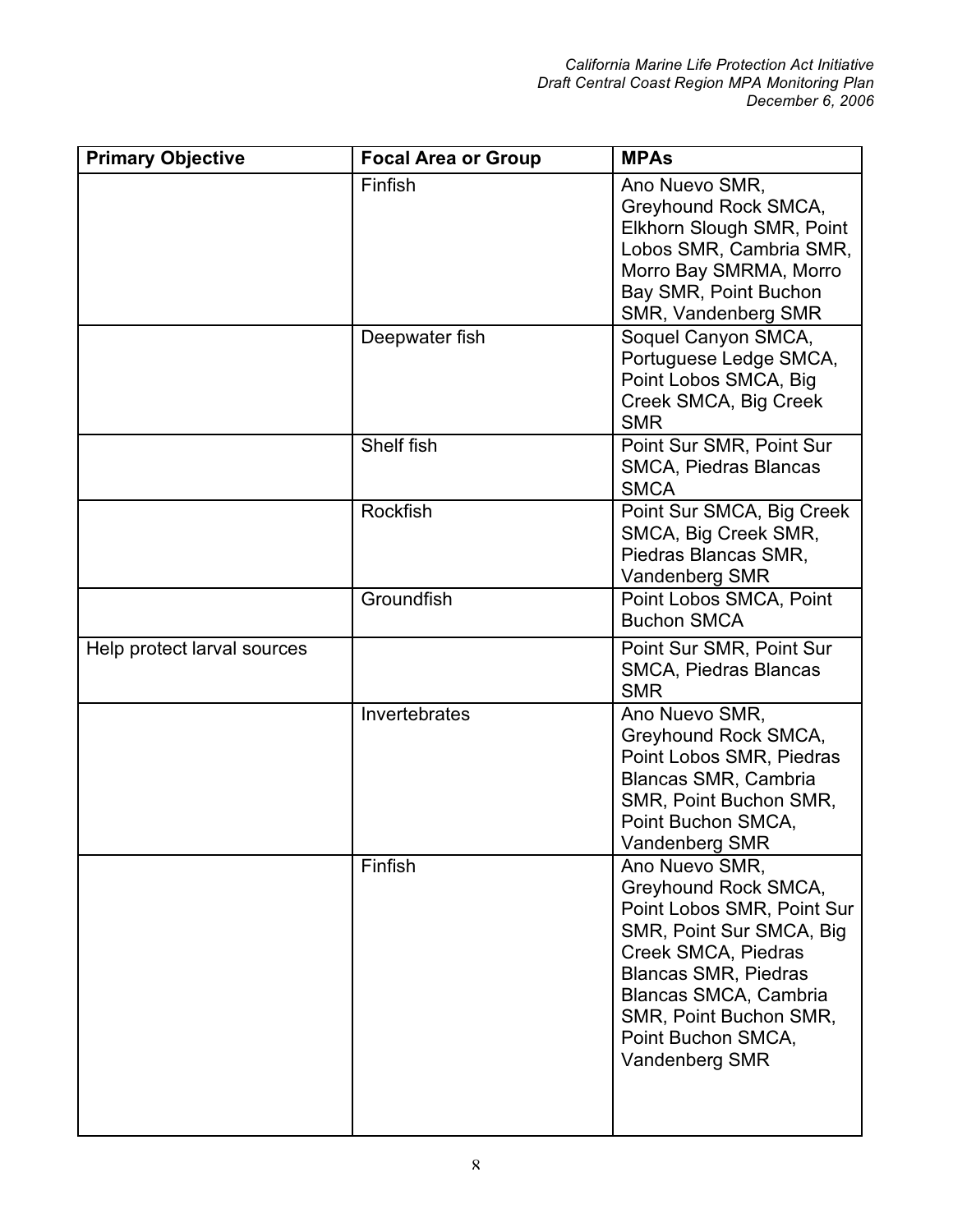| <b>Primary Objective</b>           | <b>Focal Area or Group</b> | <b>MPAs</b>                                                                                                                                                                                                    |
|------------------------------------|----------------------------|----------------------------------------------------------------------------------------------------------------------------------------------------------------------------------------------------------------|
| Protect particular species         |                            |                                                                                                                                                                                                                |
|                                    | Listed marine birds        | Ano Nuevo SMR,<br>Greyhound Rock SMCA,<br>Elkhorn Slough SMR, Moro<br>Cojo Estuary SMR, Hopkins<br>SMR, Asilomar SMR. Point<br>Lobos SMR, Morro Bay<br>SMRMA, Morro Bay SMR,<br>Vandenberg SMR                 |
|                                    | Southern sea otter         | Ano Nuevo SMR,<br>Greyhound Rock SMCA,<br>Elkhorn Slough SMR,<br>Hopkins SMR, Asilomar<br>SMR, Point Lobos SMR,<br>Morro Bay SMRMA, Morro<br>Bay SMR, Vandenberg<br><b>SMR</b>                                 |
|                                    | rockfish                   | Soquel Canyon SMCA,<br>Portuguese Ledge SMCA,<br>Hopkins SMR, Asilomar<br>SMR, Point Sur SMR, Point<br>Sur SMCA, Cambria SMP,<br>Cambria SMR, Point<br>Buchon SMR, Point Buchon<br>SMCA, Vandenberg SMR        |
|                                    | invertebrates              | Ed Ricketts SMCA, Point<br>Buchon SMCA,<br>Vandenberg SMR                                                                                                                                                      |
| Help restore overfished<br>species |                            |                                                                                                                                                                                                                |
|                                    | groundfish                 | Soquel Canyon SMCA,<br>Portuguese Ledge SMCA,<br>Point Lobos SMCA, Point<br>Sur SMR, Point Sur SMCA,<br><b>Big Creek SMCA, Big</b><br>Creek SMR, Piedras<br><b>Blancas SMR, Piedras</b><br><b>Blancas SMCA</b> |

The amount of protection afforded a population by MPAs depends on the proportion of the population within MPAs and residence time. When most of the population lives within MPAs and the species is relatively sedentary, protection will be high. When the species is broadly distributed and mobile, protection will be lower. MPAs may provide protection for a critical life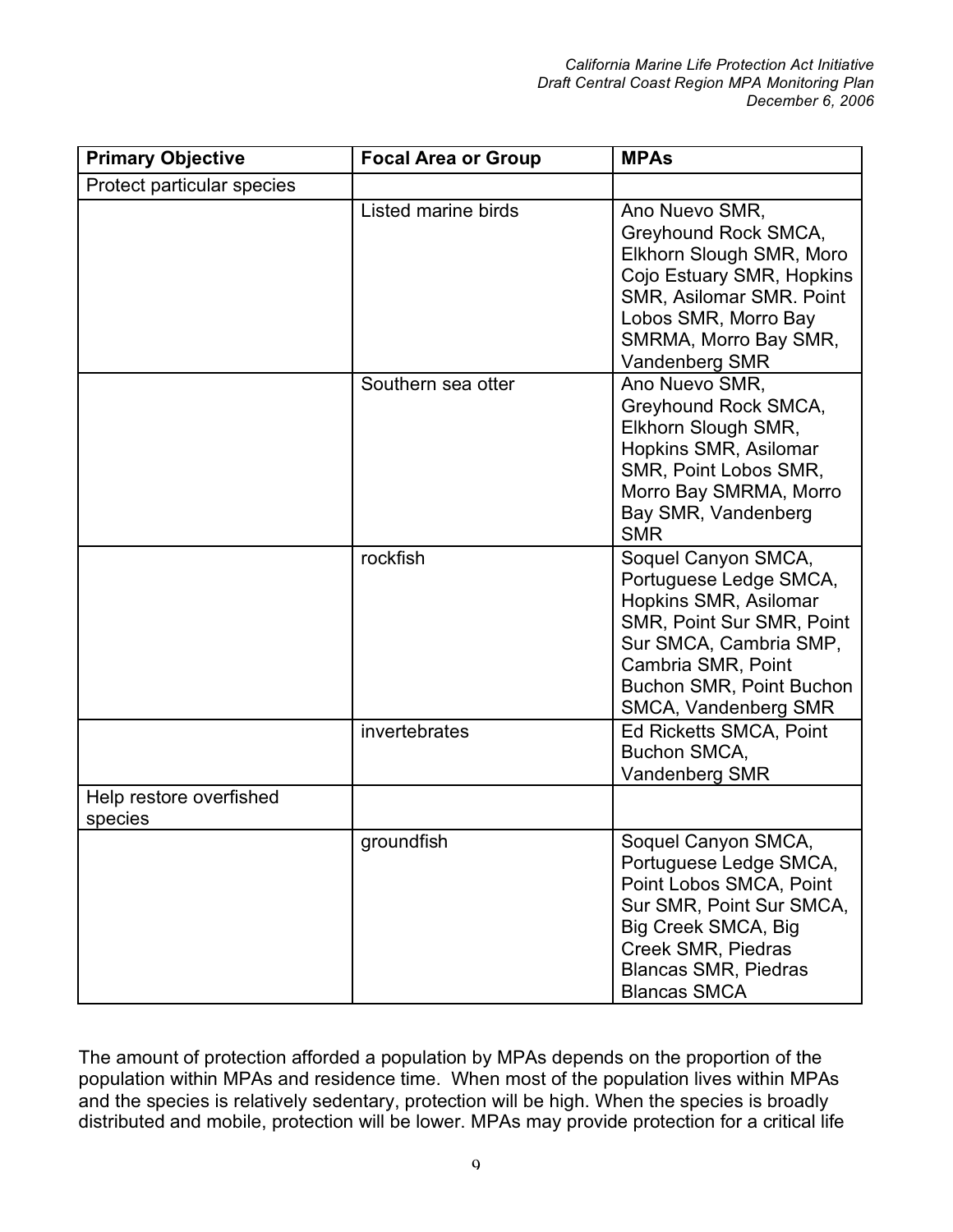stage. In this case, protection may be high even when a majority of the adult population is not protected.

Protection of size, age and genetic structure as well as larval sources goes hand-in-hand with protection of the population. With reduced mortality, it is expected that the number and size of individuals within MPAs will increase, in time resulting in a natural size and age structure. With increasing numbers of large females, reproductive capacity should increase (be enhanced). If a MPA acts as a nursery, there should be more juveniles inside the MPA than in outside reference areas.

The contribution of the MPAs to the restoration of overfished species can, in part, be measured by the increase in abundance within MPAs compared to areas outside of the MPAs. Presumably, enhanced reproduction will also increase abundance of depleted species outside of MPAs. However, at present, it is difficult, if not impossible, to follow the movement of larvae (or other propagules) produced in MPAs or determine if they survive and grow to reproductive size. The potential contribution of MPAs to restoration of depleted populations can be calculated, but measuring the realized potential will require further research and development.

Indicators for population monitoring include: 1) population size, 2) proportion of the regional population within MPAs, 3) size and age distribution, 4) recruitment and mortality, 5) number of juveniles, 6) number of reproductive females, and 7) number of larvae or offspring per adult.

Population size can be calculated from measurements of species density and the amount of available habitat. Estimating the proportion of the regional population within MPAs will require an estimate of the total abundance of the population within the region and residence time within MPAs. Tagging and/or acoustic sampling can be used to measure residence time. Size measurements will be needed for calculating size and age distributions, recruitment and mortality, number of juveniles and reproductive females, and number of larvae per adult. Age distributions will also require regressions of age at size. The number of juveniles, number of reproductive females and number of larvae per adult will require one-time studies to determine sex ratios, size at maturity and number of larvae produced at each size.

For seabirds and mammals, the primary indicator is the number of offspring per adult. The number of offspring per adult can be measured by monitoring breeding activity.

#### **Habitat Monitoring**

Objectives for protection of habitats (Table 3) include: 1) inclusion and replication of a diversity of habitats within the MPA network and network components, 2) inclusion of a diversity of habitats within individual MPAs, 3) protection of particular habitats, and 4) protection of habitats with a specified designation (e.g., as a State Marine Reserve).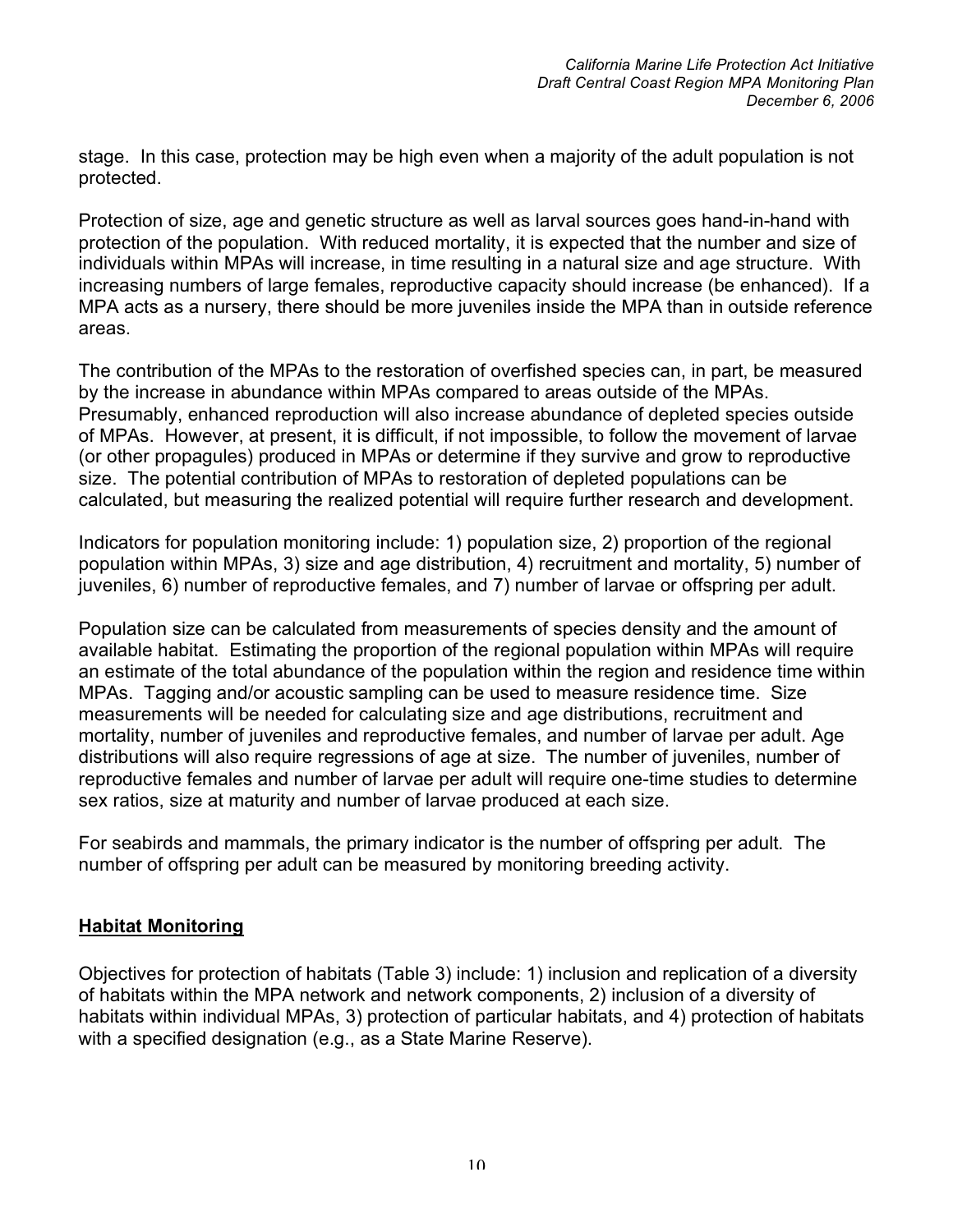| <b>Primary Objective</b>                      | <b>Focal Area or Group</b>                                                      | <b>MPAs</b>                                                                                                                                                                                                                |
|-----------------------------------------------|---------------------------------------------------------------------------------|----------------------------------------------------------------------------------------------------------------------------------------------------------------------------------------------------------------------------|
| Protect area with<br>diversity of habitats    |                                                                                 |                                                                                                                                                                                                                            |
|                                               | <b>Estuary</b>                                                                  | Elkhorn Slough SMR, Elkhorn<br>Slough SMP, Morro Bay<br>SMRMA, Morro Bay SMR                                                                                                                                               |
|                                               | Shallow hard and soft bottom,<br>deep hard and soft bottom,<br>submarine canyon | Soquel Canyon SMCA,<br>Portuguese Ledge SMCA, Point<br>Lobos SMR, Point Lobos SMCA,<br>Big Creek SMCA, Big Creek<br>SMR, Piedras Blancas SMR,<br>Piedras Blancas SMCA, Cambria<br>SMR, Point Buchon SMR,<br>Vandenberg SMR |
|                                               | Intertidal, pinnacles,<br>kelpbeds, canyons, etc.                               | Big Creek SMCA, Big Creek<br>SMR, Piedras Blancas SMR,<br>Cambria SMR, Point Buchon<br>SMR, Vandenberg SMR                                                                                                                 |
| Protect area with an<br>oceanographic feature |                                                                                 |                                                                                                                                                                                                                            |
|                                               | Upwelling plume                                                                 | Point Sur SMR, Point Sur SMCA,<br><b>Piedras Blancas SMR</b>                                                                                                                                                               |
|                                               | <b>Transition zone</b>                                                          | <b>Vandenberg SMR</b>                                                                                                                                                                                                      |
| Protect particular habitat                    |                                                                                 |                                                                                                                                                                                                                            |
|                                               | Intertidal                                                                      | Ano Nuevo SMR, Piedras<br><b>Blancas SMR</b>                                                                                                                                                                               |
|                                               | <b>Estuary in SMR</b>                                                           | Elkhorn Slough SMR, Moro Cojo<br>Estuary SMR, Morro Bay SMR                                                                                                                                                                |
|                                               | Pinnacle                                                                        | <b>Carmel Pinnacles SMR</b>                                                                                                                                                                                                |
|                                               | Submarine canyon head in<br><b>SMR</b>                                          | Point Sur SMR, Point Lobos<br><b>SMR</b>                                                                                                                                                                                   |

Table 3. MPA-specific objectives for habitats.

Habitat objectives were used in designing network components and will come into force with implementation of the MPAs. Determining if the objectives are met will require measuring the amount of each habitat in the MPAs. Measurements are needed over time because anthropogenic activities can change habitats. The location of oceanographic features may change over time.

The indicator for habitat monitoring is the amount of habitat in each habitat category. While this indicator only measures quantity, indicators of quality are not currently available. Research to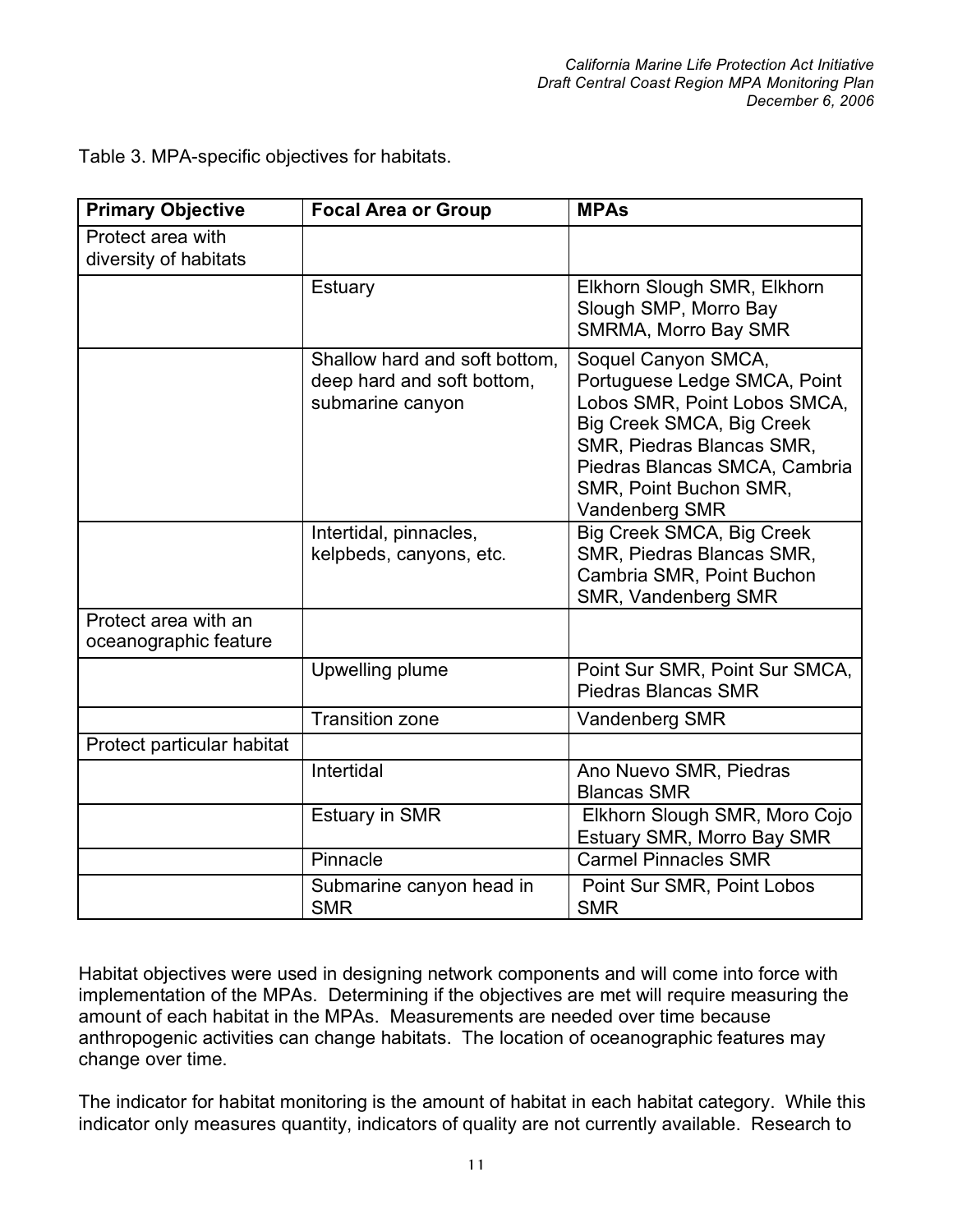develop Indicators of quality would be very useful. Measuring habitat will require calculating habitat areas from existing fine-scale habitat maps, kelp bed aerial survey photos, and mapping previously unmapped hard and soft bottom substrates, eelgrass and surfgrass beds. It will also require using satellite imagery to map the location of upwelling plumes near Point Sur and the location of the transition zone near Point Conception.

#### **Network Monitoring**

As discussed in Section 3, the MLPA Science Advisory Team (SAT) developed guidelines to form a framework for the design process that would produce a network of MPAs that met the goals and objectives of the MLPA. Monitoring to evaluate the execution of the guidelines is discussed in the section "Evaluation of Network Design" below. Monitorng to evaluate the management of the network is discussed in the section "Management and Enforcement Monitoring". Monitoring to evaluate biological properties of the network is discussed here.

Biological connectivity of the network and network components depends on the movement of adults and larvae or other propagules (e.g., spores) among individual MPAs. As discussed above, adults and juveniles gain protection by residence within an MPA. The residence may be within a single MPA or within multiple MPAs. With larvae, the expectation is that some larvae produced in an MPA will settle and grow within another MPA.

With the current state of knowledge, it is possible to measure adult and juvenile movement with acoustic tags and/or mark and recapture studies. Although measuring larval production and settlement in the field is possible, tracking larval dispersal and determining larval sources is difficult. Larval dispersal can be modeled. With additional research, it may be possible to improve methods for tracking larvae or develop other approaches for measuring network properties. The biophysical monitoring program will provide useful information on, among other things, adult movement and the change in the density, size structure and larval production of populations over time. Research is needed to provide guidance on how to use the data to measure connectivity.

## **Measuring Performance**

Performance will be measured for the network as a whole, for network components, and for groups of MPAs with common goals and objectives. In some instances, performance will be measured for a single MPA.

Performance needs to be measured relative to a known or expected outcome or management goal. In some instances, the measure of performance is obvious and easily measured. For instance, Regional Goal 4, Objective 1, is to include estuaries, heads of submarine canyons and pinnacles within MPAs. The measure of performance is the number of each habitat type in the MPAs and the measure of success is one in each category. Most of the time, however, measuring performance is more complex.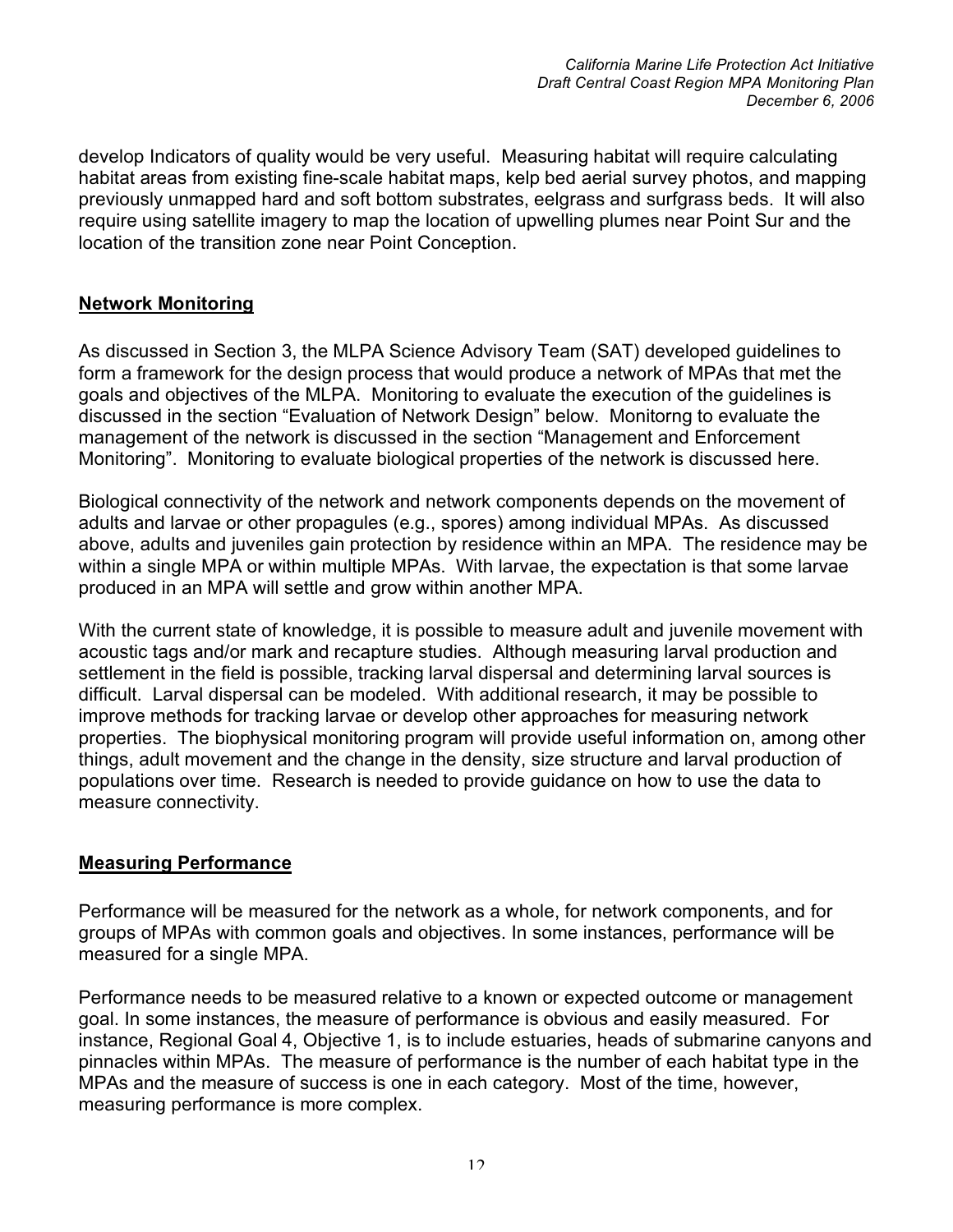Laboratory experiments are designed so all conditions are the same for treated groups (e.g., rats given a drug) and control groups (rats not given the drug). Given that the only factor that differs is the treatment, any difference between the groups can be attributed to the treatment. With studies conducted in nature, it is not possible to control factors driving the system. It is possible to compare areas with and without an impact (e.g., establishing MPAs), but measuring the impact requires differentiating the response from the impact from responses caused by other factors, not a simple task.

One approach to this problem, called Before-After-Control-Impact (BACI) monitoring, was proposed by Stewart-Oaten (1996). In a BACI design, samples are taken in impacted and reference areas before and after the impact starts. The assumption is that while conditions are changing, they are equally affecting both sites. In the absence of the impact, the two sites may differ, but will track each other.

The BACI design is good in theory, but, in practice, it is difficult to find true reference sites. If an impact is localized and habitat is broadly distributed inside and outside the impact zone, it may be possible to find paired impact and reference sites. But in the central coast region, the MPAs are miles in length and similar habitat is not always present in close proximity. For instance, for Ed Ricketts SMCA, Lovers Point SMR, and Pacific Grove Marine Gardens SMCA on the Monterey Peninsula, the closest shallow hard bottom habitat that could be used for a reference is off Del Monte, in Monterey Bay. Not only is there a difference in wave exposure, a factor known to affect the distribution of intertidal and shallow subtidal marine organisms, between Del Monte and the Peninsula, there is a range in wave exposures along the Peninsula.

Another problem is that the BACI design assumes that the impact operates independently inside and outside the impact zone; that is, when the impact starts, it will not change the level of impact outside the impact zone. In this case, the distribution and level of fishing effort outside MPAs is expected to change at the time of implementation and will continue to change over time, not remain constant as is expected with a BACI design.

A solution to these problems is to measure across the range of variability, making sure that there is data for the most important factors that drive the system, and dissociate the response due to MPAs from the responses caused by other factors. The data can be analyzed using multivariate techniques such as ordination analysis or multivariate analysis of variance. As with the BACI design, the analysis will involve establishing a difference in a trend over time in MPAs as compared to outside areas, but comparisons are chosen by similarities in forcing factors, not geographical location. As with a BACI design, "before" data can be used to establish preexisting differences between sites as well as temporal variability; however, because the response manifests as a trend over time, "before" data is not required as long as there is sufficient data to establish the initial status and trend in the system.

#### *Forcing Factors*

For this monitoring program, the most important forcing factor to measure is fishing effort before and after implementation of the MPAs. Populations in MPAs are expected to respond in relation to prior fishing effort, with more response in heavily fished than in lightly fished MPAs. Fishing effort in areas outside MPAs will change not only in response to the MPAs, but also in response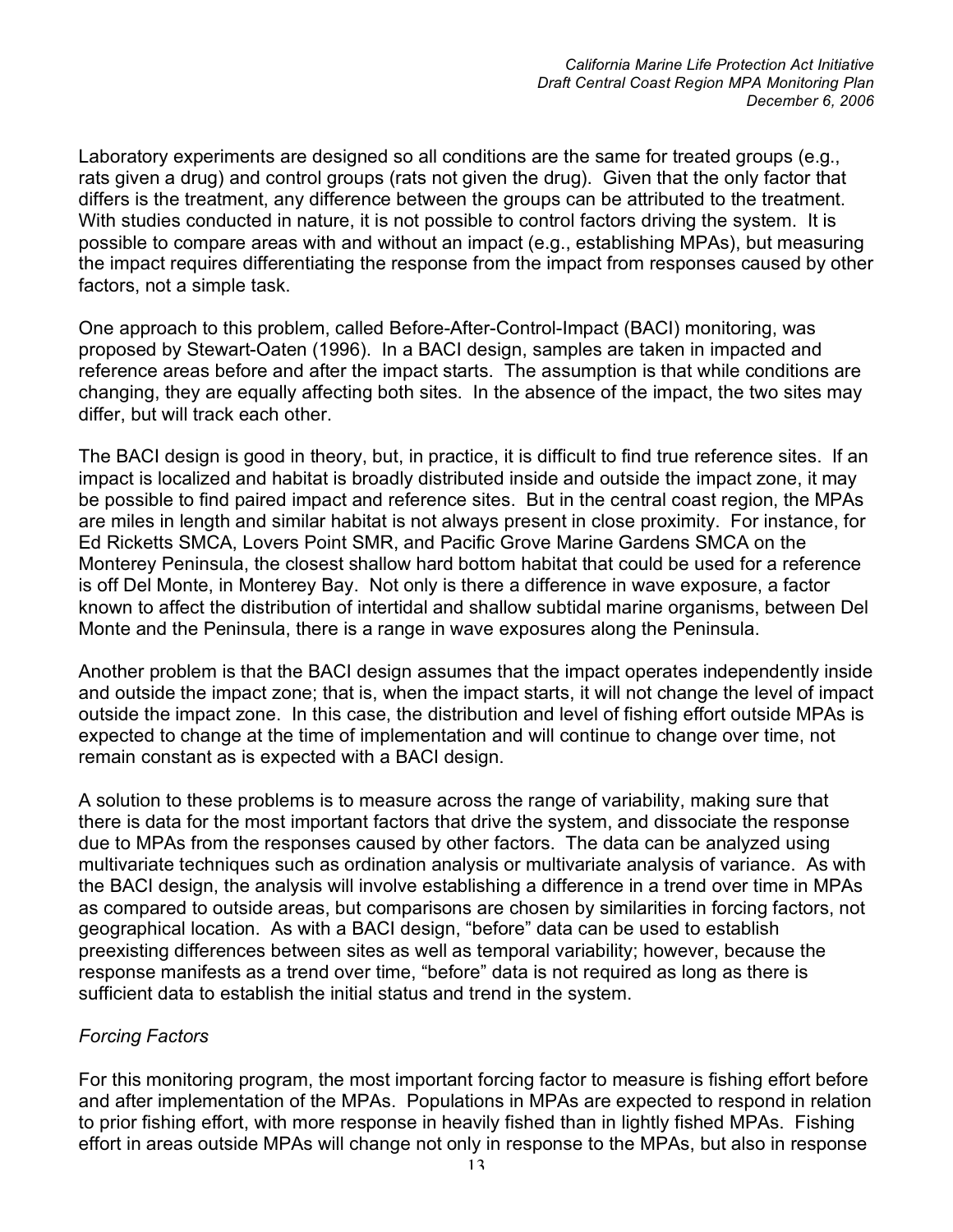to changes in the regulatory, economic and social environment. Because fishing effort in outside areas is variable in time and space, all MPA/reference comparisons will need to consider fishing effort.

For recreational fishing, the Department's California Recreational Fishing Survey (CRFS) collects data on catch and fishing effort for private and rental boats, commercial passenger fishing vessels (CPFVs), man-made structures such as piers and jetties, and beaches and banks. The data can be referenced to 1 minute of latitude by minute of longitude (approximately one square nautical mile), a scale that will allow analysis at the level of an individual MPA.

Because the survey began in 2004 as a modification of a previous recreational fishing survey, and will continue through time, CRFS is a source of baseline and post-implementation data. Logbooks submitted to the Department from CPFV's will also provide valuable long-term data.

Collecting data for commercial fishing is more problematic. Data from logbooks submitted to the Department are available for spot prawn, and squid, although spot prawn data do not have fine spatial resolution. Data for other types of commercial fishing will need to be collected from a new program. Methods could include shipboard transponders and/or observers, remote sensing or aerial surveys, and/or incentive-based voluntary reporting. Information on preferred areas for fishing collected by Ecotrust can serve as a proxy for pre-implementation fishing effort.

As noted in the discussion of MPA design and definition of habitats (Section 3), the distribution of marine species is known to vary with latitude, depth, substrate, and oceanography. The latitude and longitude of sites and samples can be easily measured with Global Positioning Systems (GPS). From latitude and longitude, it will be possible to locate sites along a north/south gradient and measure proximity to such features as upwelling centers, canyons and river mouths and locate samples relative to the edge of the MPA. Water depth can be measured with depth gauges and/or fathometers.

Substrate characteristics affect burrowing and attachment behaviors, among other things. In hard bottom habitats, it is important to know the type (e.g., granite, sandstone) and texture (e.g., cobble, bedrock) of the substrate as well as relief (height above the bottom), aspect and rugosity. In soft bottom habitats, it is important to know the texture of the sediment (e.g., mud or sand). Collection of data on substrate characteristics can be included in visual sampling protocols for both hard and soft bottom substrates.

The oceanographic environment changes both in space and time. Fortunately, good information is available to create a picture of the oceanographic environment. Satellites provide pictures of surface water temperature and color, showing upwelling zones and offshore jets, among other features. Meteorological data (air temperature, atmospheric pressure, wind speed and direction) and wave height, period and direction are measured with a series of offshore buoys maintained by The National Data Buoy Center, the National Ocean Service, the Monterey Bay Aquarium Research Institute and others (www.ndbc.noaa.gov). The Coastal Ocean Currents Monitoring Program (COCMP) provides real-time data on surface currents. Closer to shore, the Partnership for Interdisciplinary Studies of Coastal Oceans (PISCO) has buoys that measure subsurface temperature and currents. Buoys offshore of Monterey and Port San Luis, operated by the National Water Level Program, measure tides and sea level. All this information can be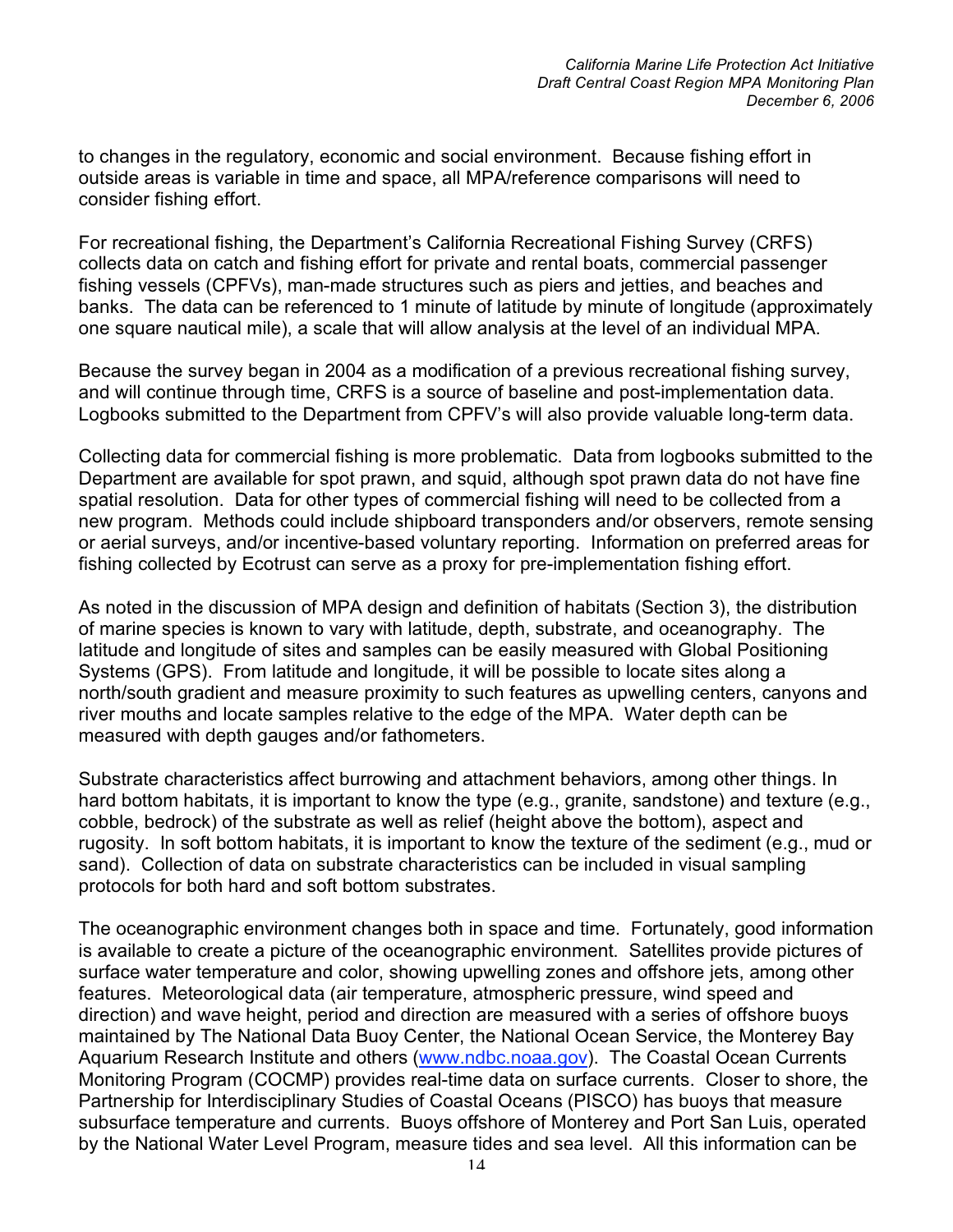used to establish the large-scale oceanographic environment (e.g., El Niños) and well as more local phenomena (e.g., upwelling zones and jets).

Anthropogenic (human-induced) impacts must also be considered. Information is needed on the location, size and composition of discharges from municipal wastewater and power plants, rivers and storm drains. Municipal wastewater and power plants have individual monitoring programs that will provide long-term data on discharges and biological effects. In Monterey Bay, the Central Coast Long-Term Environmental Assessment Network (CCLEAN, www.cclean.org) monitors municipal discharges, five major rivers and 16 streams and storm drains. Soft bottom habitats are sampled for benthic species composition and sediment chemistry.

#### *Performance Measures*

If MPAs function as expected, the number of fish and the number of large fish should increase in fished species within MPAs. Based on this expectation, a measure of performance is the prediction that analysis will show an increase over time in MPAs in: 1) abundance, 2) number of large fish, 3) number of reproductive females; and 4) number of larvae/adult. A target suite of fished species will be chosen for each habitat type. Not every species may respond as expected because changes in predator/prey and competitive interactions, among other things, can cascade through the ecosystem in unexpected ways. For instance, a predator may increase in abundance and eat more young-of-the year fish. To measure the trend, it will be important to take samples at the time of implementation and during the initial stages of the response.

As previously noted, changes in populations and ecosystems will occur over time. Some changes may occur rapidly. However, because many species in central California are slow growing and recruitment is often sporadic, it may take many years for changes to be fully realized. On the other hand, there is need for evaluation and adaptive management in the short term. It is, therefore, recommended that the results of the monitoring be reviewed in detail approximately 5 years after implementation of the MPAs and every 5 years thereafter.

## **Monitoring Activities**

Monitoring activities are presented by habitat type listed in order of priority. Recommendations of the Baseline Science-Management Panel (BSMP) were considered in setting priorities, but modified for the purpose of long-term monitoring. Deep water rocky habitat was ranked first because it supports many of the species mentioned in the objectives (e.g., rockfish and groundfish) and, based on the Ecotrust analysis, has had the most consumptive use. Shallow rocky habitat, including kelp beds, was ranked second because it supports many of the species mentioned in the objectives. Because habitat mapping is required for the evaluation of Goal 4 and many MPA-specific objectives (Table 3), it is considered high priority and ranked third. .Within medium priority activities, deep water soft bottom and rocky intertidal were ranked one and two, respectively. Low priority activities are not included here. Measuring residence time of species is needed to evaluate the level of protection afforded by MPAs and is considered for each habitat type. Understanding biological networks will require research and is therefore not included here.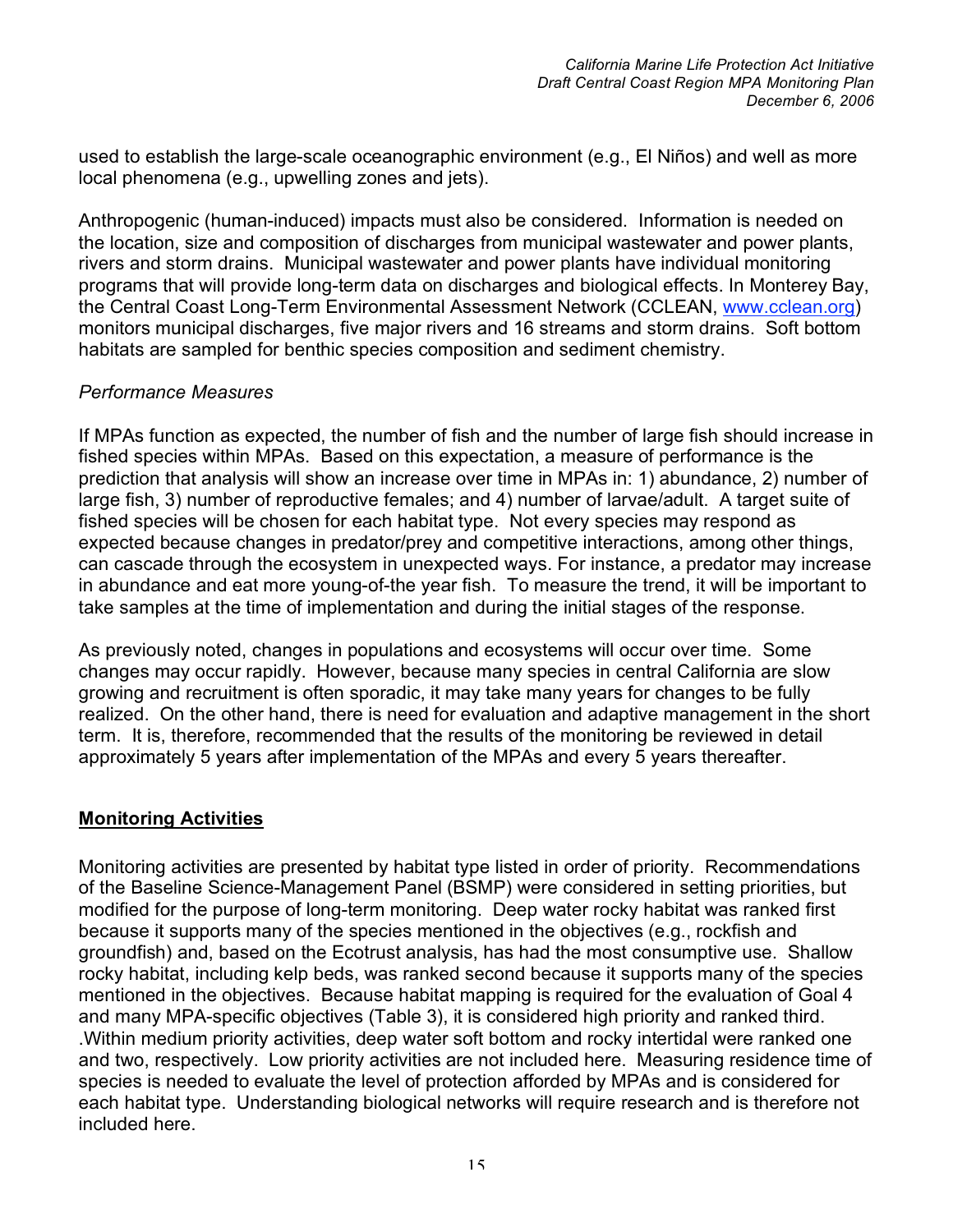#### *Deep Water (> 30m) Hard Bottom Monitoring*

Eighteen MPAs have deep water (> 30 m) hard bottom habitat (Table 4) with seven having habitat in >100 m. Six MPAs have canyon habitat (Table 5).

There is no ongoing monitoring of deep water hard bottom and canyon habitats in the central coast region. In 1992-1993 Yoklavich, et al. (2000) surveyed benthic fish populations in Soquel Canyon. In 1997-1998 Yoklavich, et al. (2002) surveyed benthic fish populations inside and outside of the Big Creek Marine Ecological Reserve (now Big Creek State Marine Reserve). Both surveys were conducted with a submersible. Strip transects were videotaped to provide documentation of fish abundance and habitat type.

| <b>MPA Name</b>                          | 30-100 m | 100-200 m      | $>200$ m       |
|------------------------------------------|----------|----------------|----------------|
| Soquel Canyon SMCA                       | 2.38     | 2.05           | 0.87           |
| Portuguese Ledge SMCA                    | 0.38     | 1.62           | 1.51           |
| <b>Pacific Grove Marine Gardens SMCA</b> | 0.14     | 0              | 0              |
| <b>Asilomar SMR</b>                      | 0.08     | $\overline{0}$ | 0              |
| <b>Carmel Pinnacles SMR</b>              | 0.37     | 0              | 0              |
| <b>Carmel Bay SMCA</b>                   | 0.04     | $\overline{0}$ | $\overline{0}$ |
| Pt. Lobos SMR                            | 1.13     | 0              | $\overline{0}$ |
| Pt. Lobos SMCA                           | 0.26     | 1.64           | 0.95           |
| <b>Point Sur SMR</b>                     | 1.8      | O              | 0              |
| <b>Point Sur SMCA</b>                    | 1.84     | 0.01           | $\overline{0}$ |
| <b>Big Creek SMCA</b>                    | 0.06     | 0.05           | 0.02           |
| <b>Big Creek SMR</b>                     | 0.11     | 0.01           | 0.03           |
| <b>Piedras Blancas SMR</b>               | 0.15     | 0              | 0              |
| <b>Piedras Blancas SMCA</b>              | 0.56     | 0              | 0              |
| Cambria SMR                              | 0.02     | 0              | $\overline{0}$ |
| <b>Point Buchon SMR</b>                  | 0.75     | 0              | $\mathbf 0$    |
| <b>Point Buchon SMCA</b>                 | 0.69     | 0.02           | $\overline{0}$ |
| <b>Vandenberg SMR</b>                    | 0.25     | 0              | 0              |

Table 4. MPAs with deep water (> 30 m) hard bottom habitat (mi<sup>2</sup>).

Table 5. MPAs with deep water (> 30m) canyon habitat (mi<sup>2</sup>).

| <b>MPA Name</b>       | 30-100 m | 100-200 m $ $ | $>200$ m |
|-----------------------|----------|---------------|----------|
| Soquel Canyon SMCA    | 0.02     | 0.6           | 2.25     |
| Portuguese Ledge SMCA |          |               | 1.72     |
| Carmel Bay SMCA       | 0.02     |               |          |
| Pt. Lobos SMR         | 0.01     |               |          |
| Pt. Lobos SMCA        | በ በ2     | 0.15          | 0.15     |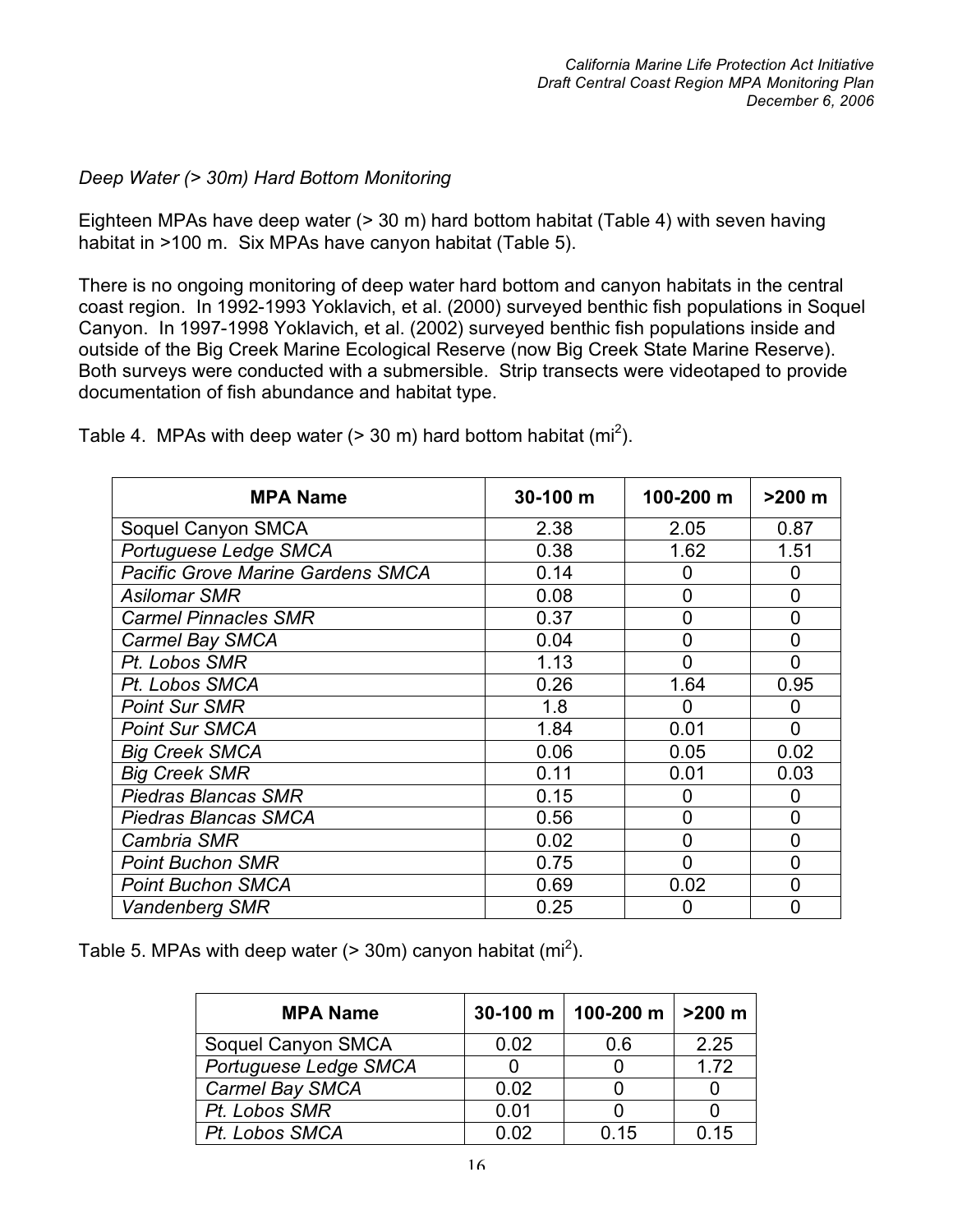| <b>MPA Name</b>       |      | $30-100$ m   100-200 m   >200 m |      |
|-----------------------|------|---------------------------------|------|
| <b>Big Creek SMCA</b> | በ 12 | 0.1                             | 2.29 |
| <b>Big Creek SMR</b>  | 0.25 | 0.29                            | 3.17 |

For the Channel Islands MPA monitoring program in southern California, a Remotely Operated Vehicle (ROV) is used to survey fish in hard bottom habitats beyond the reach of divers (20-80 m) (http://www.dfg.ca.gov/mrd/fir/dss.html). Survey techniques used in ROV and submersible surveys are similar, but not identical. To compare methods, Dr. Milton Love and Donna Schroeder surveyed two of the ROV survey sites with a submersible in 2005. Results of the comparison should be available soon.

Existing survey techniques can be used to measure size and density of conspicuous benthic fish, including all focal fish species (Table 6), although some work will be needed to create detailed sampling protocols, including quality assurance/quality control (QA/QC). Survey methods need to be developed for invertebrates. Strip survey techniques should provide data for all focal invertebrates, except crabs, which will need to be sampled with traps. Targeted research projects can provide data on residence times of selected focal species. Starr et al. (2000, 2002) have developed techniques for tagging and tracking deep water species such as bocaccio and greenspotted rockfishes.

| <b>Common Name</b>    | <b>Scientific Name</b>            | <b>Reason for Selection</b>      |
|-----------------------|-----------------------------------|----------------------------------|
| bocaccio              | Sebastes paucispinis              | shift number, size               |
| cowcod                | Sebastes levis                    | shift number, size               |
| Lingcod               | Ophiodon elongates                | Shift number                     |
| blue rockfish         | Sebastes mystinus                 | shift number size                |
| greenspotted rockfish | Sebastes chlorosticus             | shift size                       |
| copper rockfish       | Sebastes caurinus                 | shift size                       |
| olive rockfish        | Sebastes serranoides              | shift size                       |
| squarespot rockfish   | Sebastes hopkinsi                 | fished                           |
| yelloweye rockfish    | Sebastes ruberrimus               | shift number                     |
| yellowtail rockfish   | Sebastes flavidus                 | shift size                       |
| widow rockfish        | Sebastes entomelas                | shift number                     |
| vermilion rockfish    | Sebastes miniatus                 | shift size                       |
| galatheid crabs       | Galatheidae                       | incidental catch in spot prawn   |
|                       |                                   | fishery                          |
| red rock crabs        | Cancer productus                  | Fished, incidental catch in spot |
|                       |                                   | prawn fishery                    |
| cup corals            | Balanophyllia elegans             | habitat forming                  |
| cridoids              | Florometra serratissima           | habitat forming                  |
| sponges               | Porifera                          | habitat forming                  |
| anemones              | Metridium spp., Urticina picivora | habitat forming                  |
|                       |                                   |                                  |

Table 6. Focal fish and invertebrate species for deep water (> 30m) hard bottom habitats.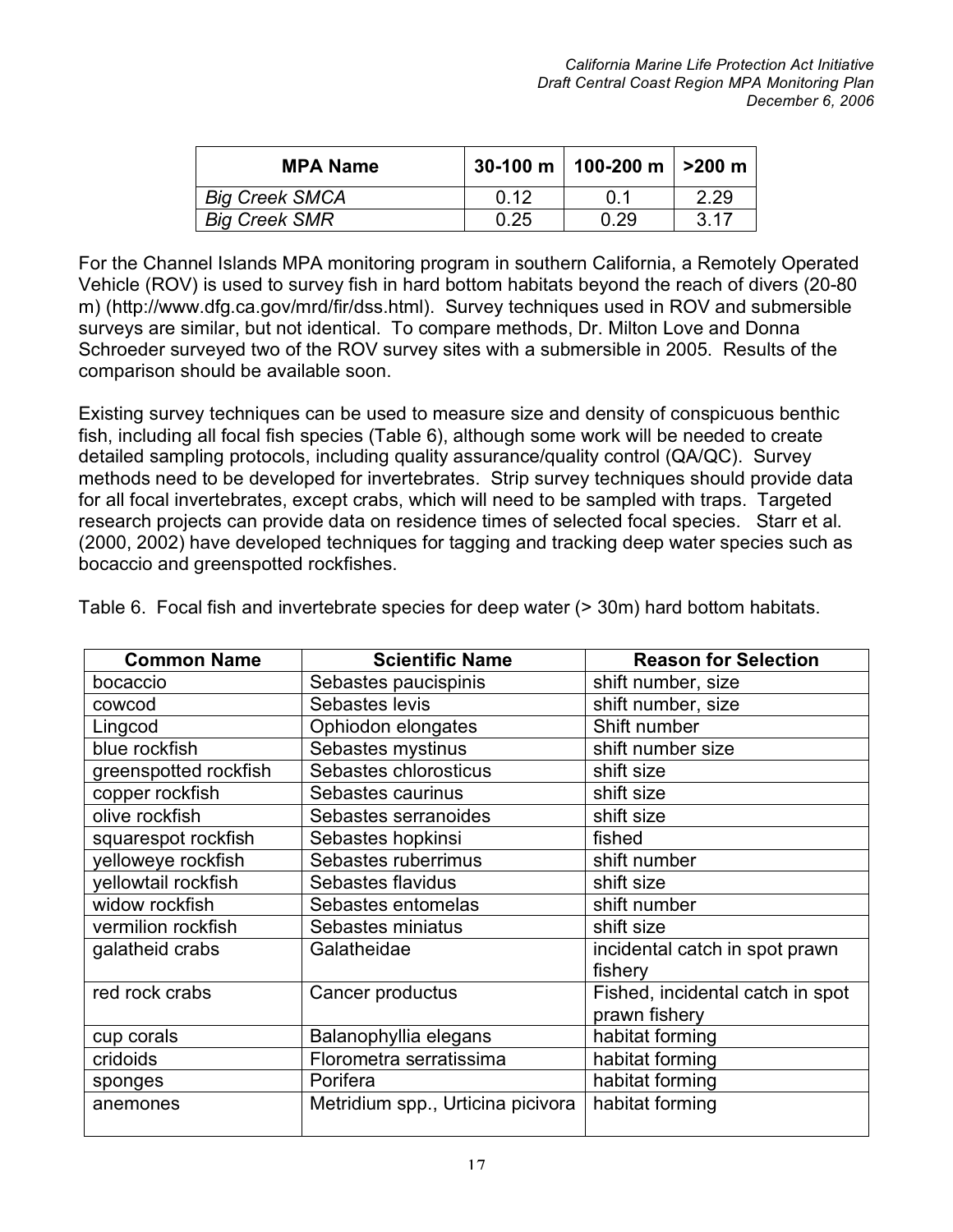| <b>Common Name</b> | <b>Scientific Name</b>                                 | <b>Reason for Selection</b> |
|--------------------|--------------------------------------------------------|-----------------------------|
| basket stars       | Gorgonocephalis eucemis                                | habitat forming             |
| sea stars          | Ceramaster spp., Mediaster<br>aequilis, Pteraster spp. | keystone species            |
| spot prawn         | Pandalus platyceros                                    | fished                      |

*Shallow Water (< 30m) Hard Bottom Monitoring*

Eighteen MPAs have shallow water (< 30m) habitat (Table 7).

The Partnership for Interdisciplinary Studies of Coastal Oceans (PISCO) has ongoing monitoring at 14 sites within the central coast region, with 10 inside MPAs (Table 7, Figure 2). Sites have been sampled annually, starting between 1999 and 2004, depending on the site. Divers conduct visual surveys of conspicuous fish species and count selected invertebrate and algal species along replicate 30 x 2 m transects. Uniform contact sampling is used to measure substrate type and relief as well as the percent cover of benthic organisms. The monitoring program for the Diablo Canyon Nuclear Power Plant has been sampling for fish and invertebrates since 1978 (Tenera 1998).

Table 7. MPAs with shallow water (< 30m) hard bottom habitat (mi<sup>2</sup>).

| <b>MPA Name</b>                          | <b>Hard 0-30</b> | Average<br><b>Kelp</b> | <b>Pisco</b><br><b>Sampling</b><br><b>Site</b> |
|------------------------------------------|------------------|------------------------|------------------------------------------------|
| Año Nuevo SMR                            | 3.56             | 0.01                   | X                                              |
| <b>Greyhound Rock SMCA</b>               | 1.96             | 0.01                   | X                                              |
| <b>Natural Bridges SMR</b>               | 0.58             | 0.02                   | X                                              |
| <b>Edward F. Ricketts SMCA</b>           | 0.06             | 0.05                   | X                                              |
| <b>Lovers Point SMR</b>                  | 0.09             | 0.08                   | X                                              |
| <b>Pacific Grove Marine Gardens SMCA</b> | 0.48             | 0.14                   |                                                |
| Asilomar SMR                             | 0.59             | 0.11                   |                                                |
| <b>Carmel Pinnacles SMR</b>              | 0.07             | 0.01                   |                                                |
| Carmel Bay SMCA                          | 0.71             | 0.30                   | X                                              |
| Pt. Lobos SMR                            | 1.03             | 0.27                   | X                                              |
| <b>Point Sur SMR</b>                     | 3.41             | 0.84                   | X                                              |
| <b>Big Creek SMCA</b>                    | 0.40             | 0.17                   |                                                |
| <b>Big Creek SMR</b>                     | 0.57             | 0.21                   | X                                              |
| <b>Piedras Blancas SMR</b>               | 1.60             | 0.50                   | X                                              |
| Cambria SMP                              | 1.34             | 0.57                   | X                                              |
| Cambria SMR                              | 1.02             | 0.38                   | X                                              |
| <b>Point Buchon SMR</b>                  | 0.60             | 0.21                   |                                                |
| <b>Vandenberg SMR</b>                    | 3.27             | 0.02                   | X                                              |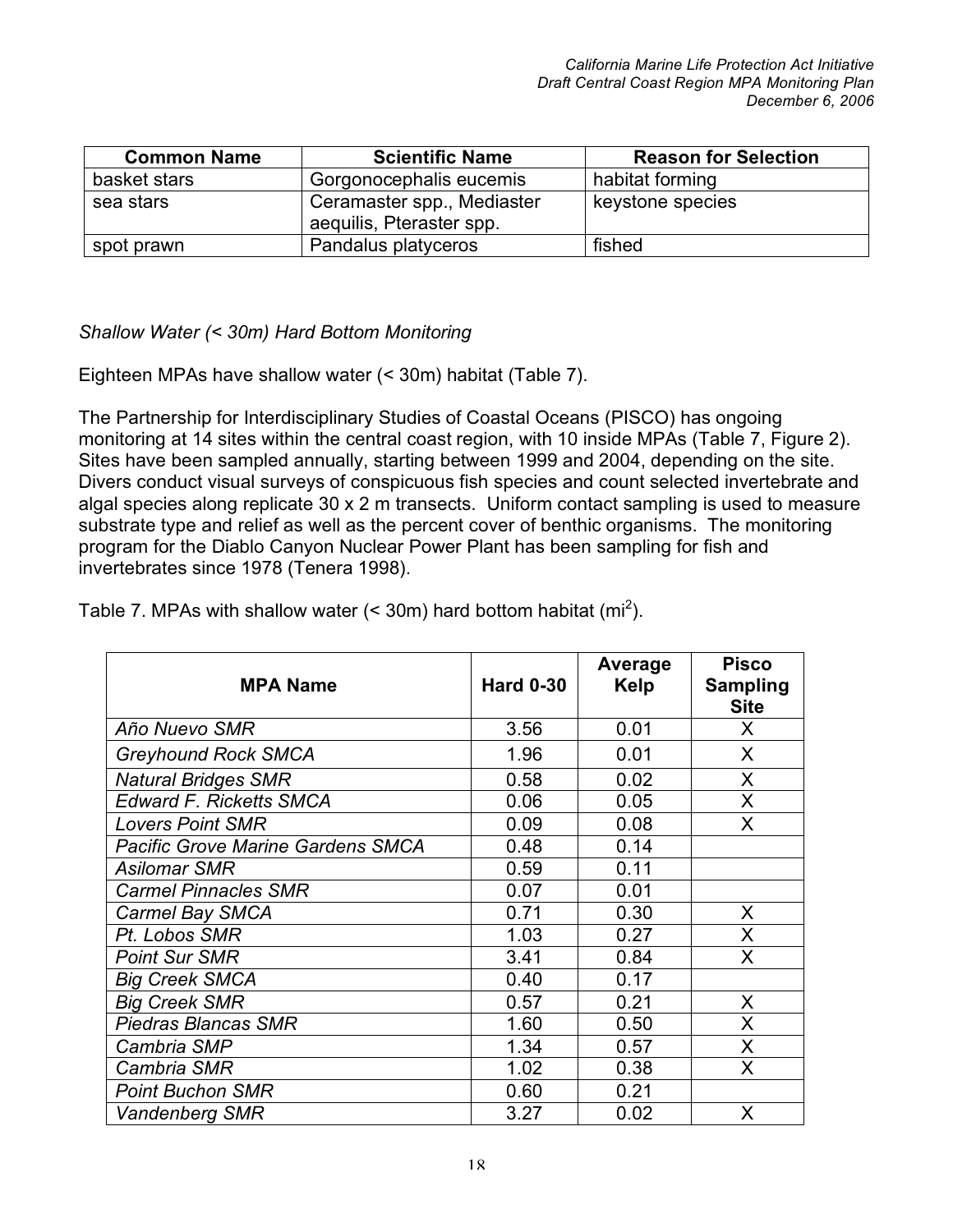Reef Check, a volunteer organization, has 12 stations in the central coast region, 11 in MPAs. Additional sites inside and outside MPAs will be added as the program expands. Sampling began in the fall of 2006 and will continue to sample twice a year in the spring and fall. Reef Check protocols are adapted from the PISCO/CRANE protocols and will provide density and size information for all the focal species. Surveys are limited to depths less than 18 m. REEF, another volunteer organization, uses timed searches and records the relative abundance of species. REEF data cannot be used to evaluate changes in density but may provide additional information on species diversity.

Diver surveys will be used to measure density and size of conspicuous benthic fish and invertebrate species at most sites. At some sites, particularly Año Nuevo SMR, and Greyhound Rock SMCA, where diver safety precludes scuba surveys, ROVs may be used. Survey techniques are expected to be similar to those used by PISCO and CRANE (Appendix 3), but may be modified for the particular circumstance. Visual surveys will provide data for all focal species (Table 8) except grass rockfish and brown rock crab. Traps and/or hook and line fishing will be needed for these two species.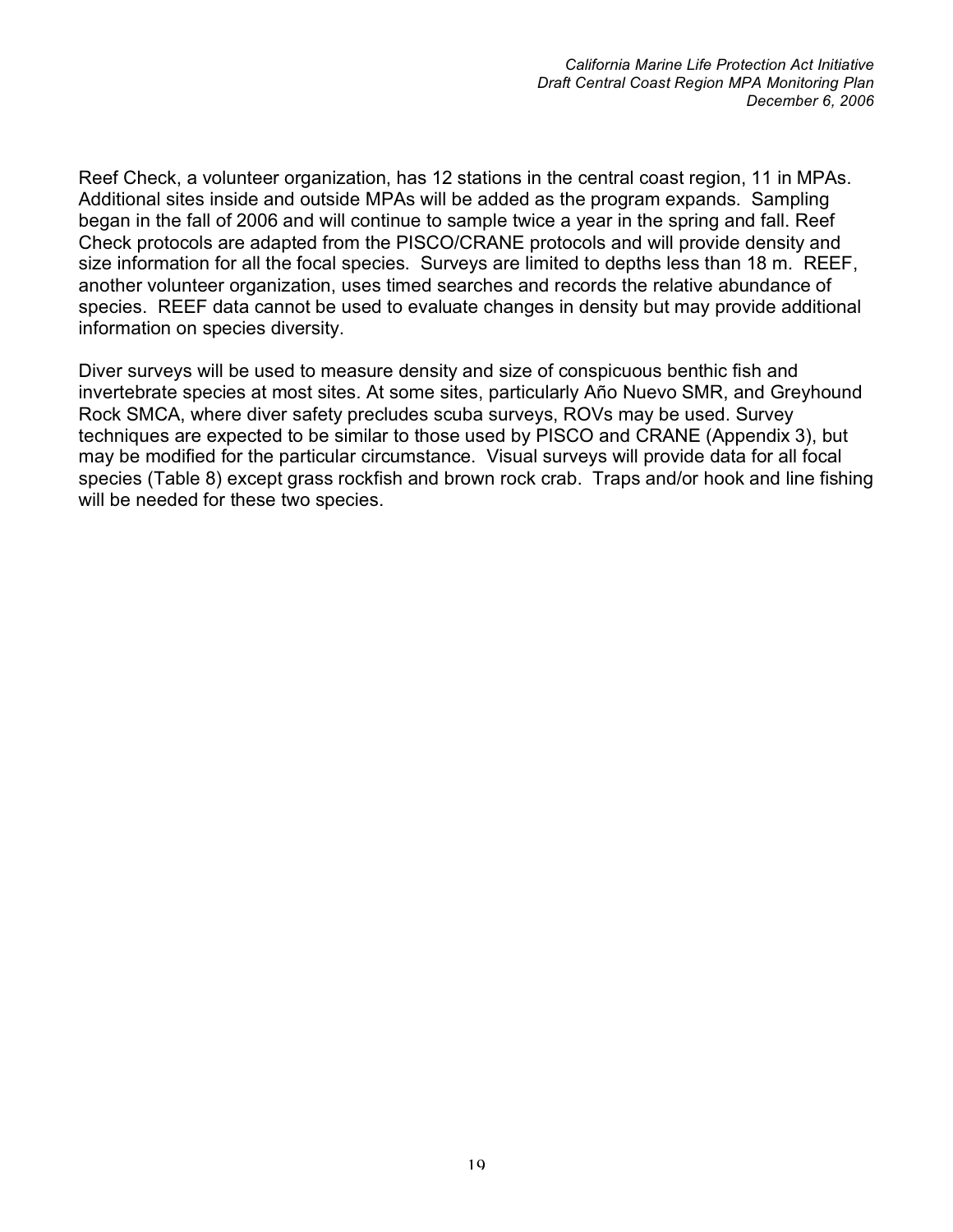Figure 1. Location of sites sampled by The Partnership for Interdisciplinary Studies of Coastal Oceans (PISCO) in the central coast region.



SMCA = state marine conservation area  $SMP = state$  marine park SMR = state marine reserve SMRMA = state marine recreational management area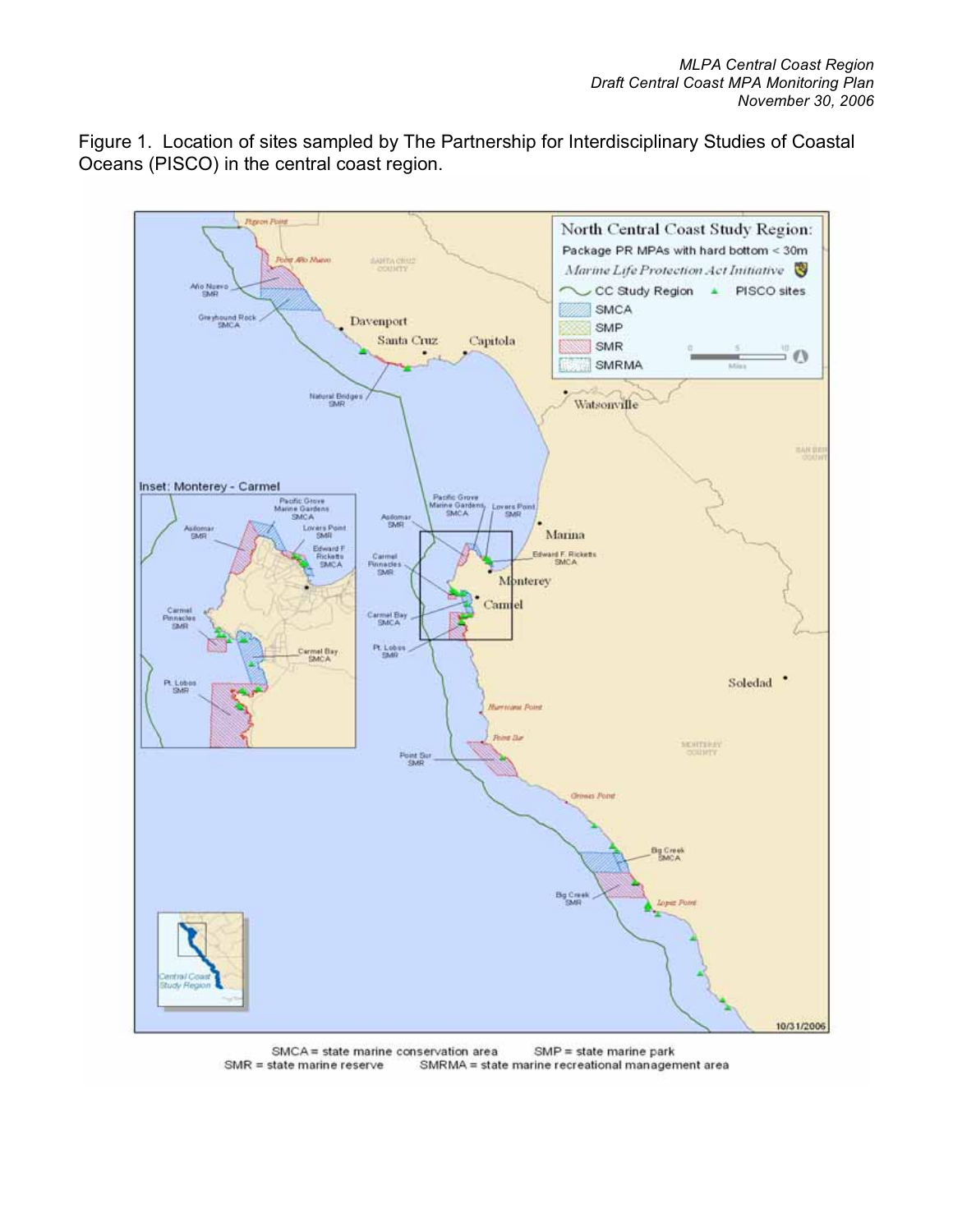



SMCA= state marine conservation area SMP = state marine park  $SMR = state$  marine reserve SMRMA = state marine recreational management area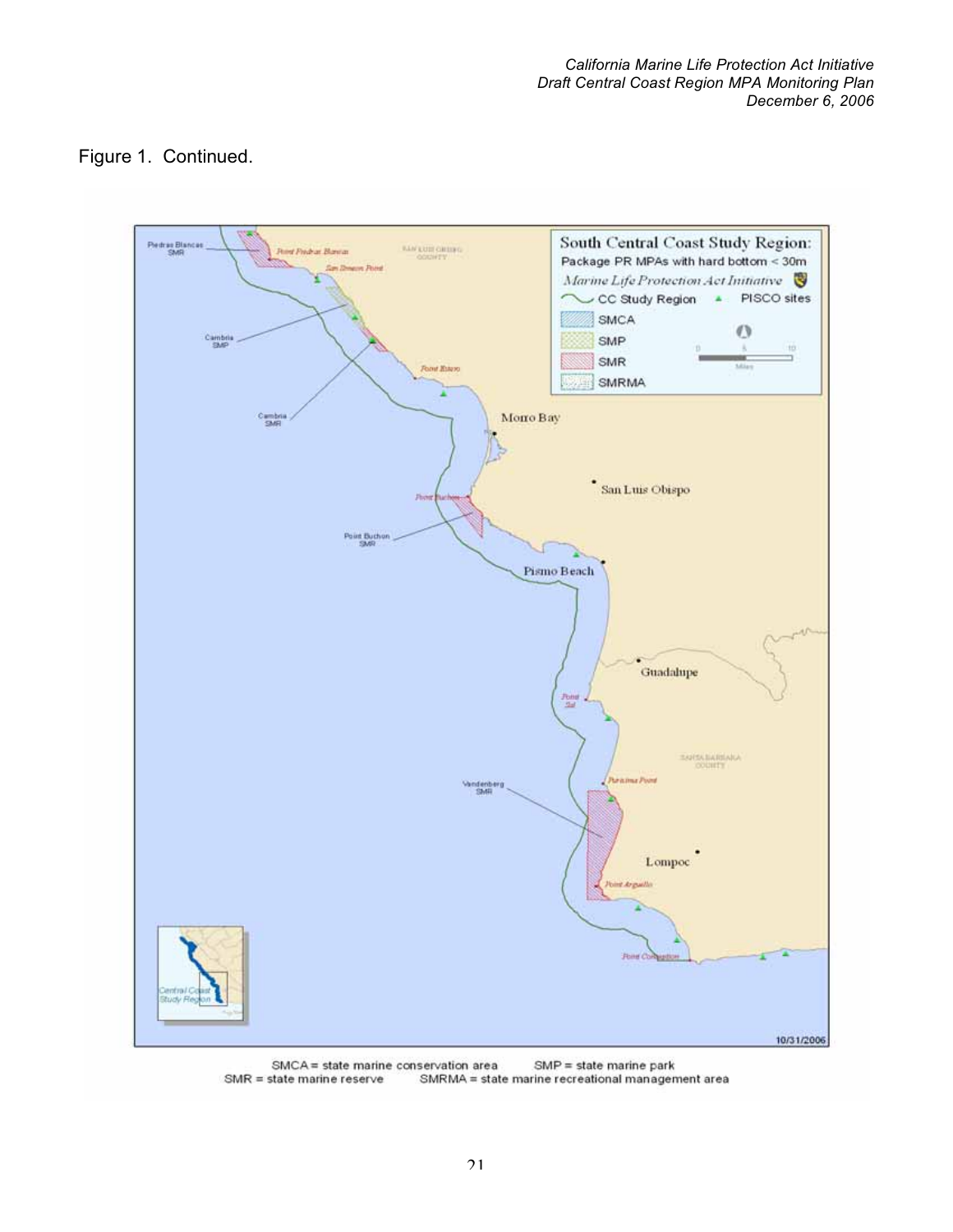| <b>Common Name</b> | <b>Scientific name</b> | <b>Reason for selection</b>    |
|--------------------|------------------------|--------------------------------|
| lingcod            | Ophiodon elongatus     | shift number                   |
| kelp greenling     | Hexagrammos            | fished                         |
|                    | decagrammus            |                                |
| grass rockfish     | Sebastes rastrelliger  | fished                         |
| brown rockfish     | Sebastes auriculatus   | fished                         |
| vermilion rockfish | Sebastes miniatus      | shift size                     |
| copper rockfish    | Sebastes caurinus      | shift size                     |
| black rockfish     | Sebastes melanops      | shift number                   |
| blue rockfish      | Sebastes mystinus      | shift size                     |
| olive rockfish     | Sebastes serranoides   | shift size                     |
| gopher rockfish    | Sebastes carnatus      | fished                         |
| cabezon            | Scorpaenichthys        | fished                         |
|                    | marmoratus             |                                |
| black surfperch    | Embiotoca jacksoni     | major component of ecosystem   |
| striped surfperch  | Embiotoca lateralis    | major component of ecosystem   |
| abalones           | Haliotis spp           | shift number, size             |
| red urchin         | Strongylocentrotus     | fished, removal effects other  |
|                    | franciscanus           | species                        |
| purple urchin      | Strongylocentrotus     | population level effects other |
|                    | purpuratus             | species                        |
| sea stars          | Pisaster spp.          | keystone species               |
| brown rock crab    | Cancer antennarius     | fished                         |
| bull kelp          | Nereocystis luetkeana  | habitat forming                |
| giant kelp         | Macrocystis pyrifera   | habitat forming                |

Table 8. Focal fish and invertebrate species for shallow water (< 30m) hard bottom habitats.

*Deep Water (> 30m) Soft Bottom Monitoring*

Twenty one MPAs have mid and deep water (> 30m) soft bottom habitat (Table 9). All 21 have habitat between 30 and 100 m; 7 have habitat in deeper water.

Table 9. MPAs with mid and deep water (>30 m) soft bottom habitat.

| <b>MPA Name</b>                          | Soft 30-100 m | Soft 100-200 m | Soft >200 m |
|------------------------------------------|---------------|----------------|-------------|
| Año Nuevo SMR                            | 2.70          | 0.00           | 0.00        |
| <b>Greyhound Rock SMCA</b>               | 9.03          | 0.00           | 0.00        |
| Soquel Canyon SMCA                       | 13.20         | 1.77           | 3.14        |
| Portuguese Ledge SMCA                    | 1.46          | 4.45           | 1.48        |
| <b>Pacific Grove Marine Gardens SMCA</b> | 0.02          | 0.00           | 0.00        |
| <b>Asilomar SMR</b>                      | 0.01          | 0.00           | 0.00        |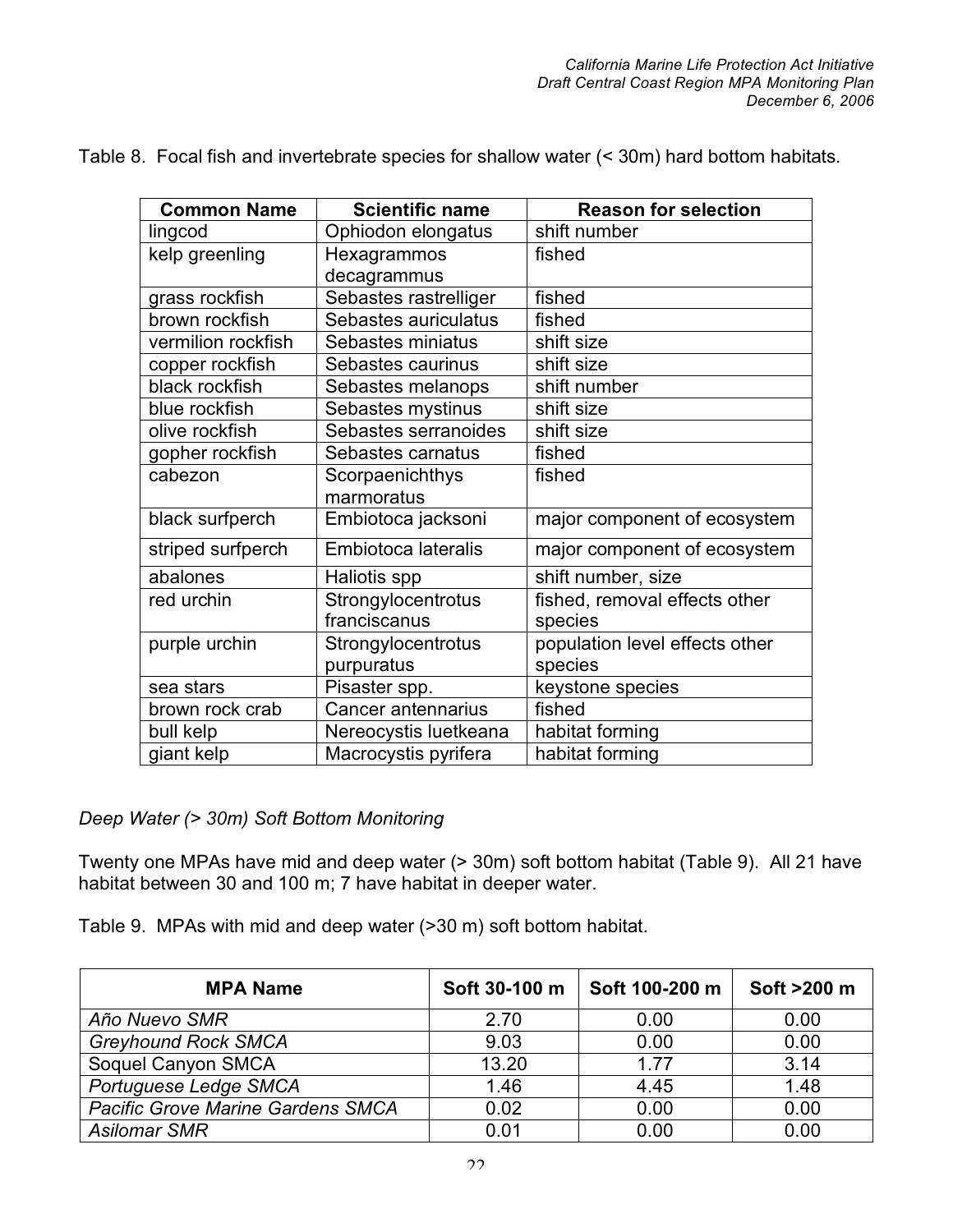| <b>MPA Name</b>             | Soft 30-100 m | Soft 100-200 m | Soft >200 m |
|-----------------------------|---------------|----------------|-------------|
| <b>Carmel Pinnacles SMR</b> | 0.07          | 0.00           | 0.00        |
| <b>Carmel Bay SMCA</b>      | 0.05          | 0.00           | 0.00        |
| Pt. Lobos SMR               | 2.32          | 0.06           | 0.00        |
| Pt. Lobos SMCA              | 0.18          | 2.94           | 2.88        |
| <b>Point Sur SMR</b>        | 2.34          | 0.00           | 0.00        |
| <b>Point Sur SMCA</b>       | 8.10          | 0.00           | 0.00        |
| <b>Big Creek SMCA</b>       | 2.19          | 0.36           | 6.12        |
| <b>Big Creek SMR</b>        | 2.61          | 0.84           | 7.05        |
| <b>Piedras Blancas SMR</b>  | 2.56          | 0.00           | 0.00        |
| <b>Piedras Blancas SMCA</b> | 8.20          | 0.00           | 0.00        |
| Cambria SMP                 | 0.44          | 0.00           | 0.00        |
| Cambria SMR                 | 0.33          | 0.00           | 0.00        |
| <b>Point Buchon SMR</b>     | 4.66          | 0.00           | 0.00        |
| <b>Point Buchon SMCA</b>    | 7.93          | 2.91           | 0.00        |
| Vandenberg SMR              | 9.69          | 0.00           | 0.00        |

There is no ongoing monitoring of mid and deep water soft bottom habitats. Submersible surveys by Yoklavich, et al. (2000) in Soquel Canyon and Yoklavich, et al. (2002) in and adjacent to Big Creek Marine Ecological Reserve (now Big Creek SMR) included deep water soft bottom habitat. Monitoring protocols used to survey hard bottom habitat can be adapted to monitor soft bottom habitats. These visual survey techniques will capture all focal species except Dungeness crab, which can be sampled with traps.

Table 10. Focal fish and invertebrate species for mid and deep water (> 30 m) hard bottom habitats.

| <b>Common Name</b> | <b>Scientific Name</b>          | <b>Reason for</b><br><b>Selection</b> |
|--------------------|---------------------------------|---------------------------------------|
| petrale sole       | Eopsetta jordani                | shift number, size                    |
| Dover sole         | Microstomus pacificus           | fished                                |
| English sole       | Parophrys vetulus               | fished                                |
| slender sole       | Lyopsetta exilis                | fished                                |
| rex sole           | Glyptocephalus zachirus         | fished                                |
| Pacific sandab     | Citharichthys sordidus          | fished                                |
| sablefish          | Anoplopoma fimbria              | fished                                |
| splitnose rockfish | Sebastes diploproa              | fished                                |
| sea pens           | Stylatula spp, Ptilosarchus spp | habitat forming                       |
| sea stars          | Astropecten spp.                | keystone species                      |
| Urchins            | Allocentrotus fragilis          | keystone species                      |
| Dungeness crab     | Cancer magister                 | fished                                |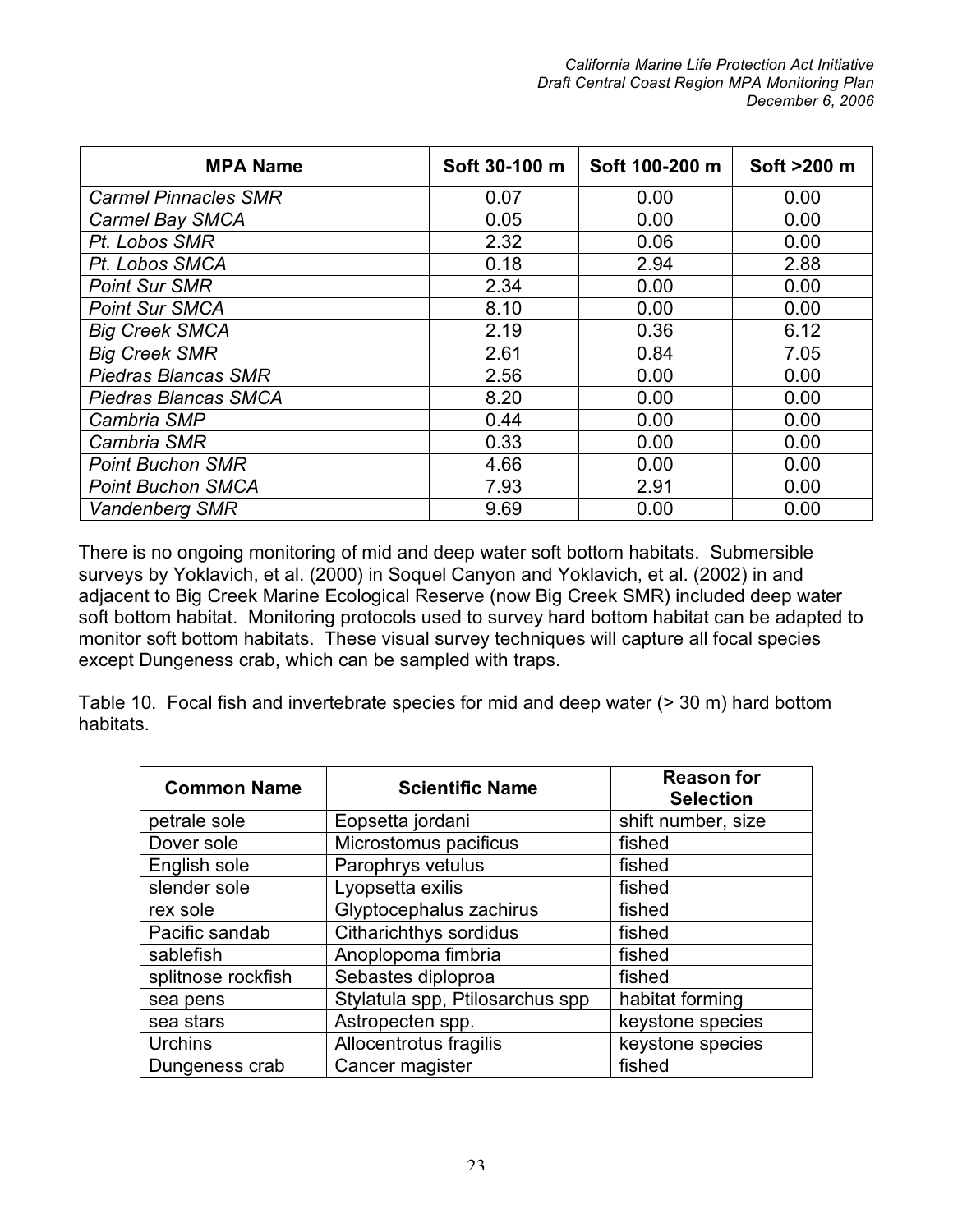#### *Rocky Intertidal Monitoring*

Twelve MPAs have rocky intertidal habitat (Table 11). The Multi-Agency Rocky Intertidal Network (MARINe), a partnership of more than 40 federal, state, academic and other institutions, monitors 20 sites in the central coast region; five sites are inside MPAs (Table 11, Figure 3).

Table 11. MPAs with rocky intertidal habitat.

| <b>MPA Name</b>                          | <b>Rocky</b><br>intertidal and<br>cliff | <b>MARINe</b><br>monitoring site |
|------------------------------------------|-----------------------------------------|----------------------------------|
| Año Nuevo SMR                            | 4.89                                    |                                  |
| <b>Greyhound Rock SMCA</b>               | 3.31                                    | X                                |
| <b>Natural Bridges SMR</b>               | 3.58                                    |                                  |
| <b>Edward F. Ricketts SMCA</b>           | 0.8                                     |                                  |
| <b>Lovers Point SMR</b>                  | 1.42                                    | X                                |
| <b>Pacific Grove Marine Gardens SMCA</b> | 1.92                                    |                                  |
| <b>Asilomar SMR</b>                      | 2.85                                    |                                  |
| <b>Carmel Bay SMCA</b>                   | 2.62                                    | X                                |
| Pt. Lobos SMR                            | 13.67                                   | Χ                                |
| <b>Point Sur SMR</b>                     | 3.71                                    | X                                |
| <b>Big Creek SMCA</b>                    | 1.77                                    |                                  |
| <b>Big Creek SMR</b>                     | 2.95                                    |                                  |
| <b>Piedras Blancas SMR</b>               | 5.83                                    | X                                |
| Cambria SMP                              | 3.77                                    |                                  |
| Cambria SMR                              | 4                                       |                                  |
| Morro Bay SMRMA                          | 0.18                                    |                                  |
| <b>Point Buchon SMR</b>                  | 2.74                                    |                                  |
| Vandenberg SMR                           | 9.55                                    | Χ                                |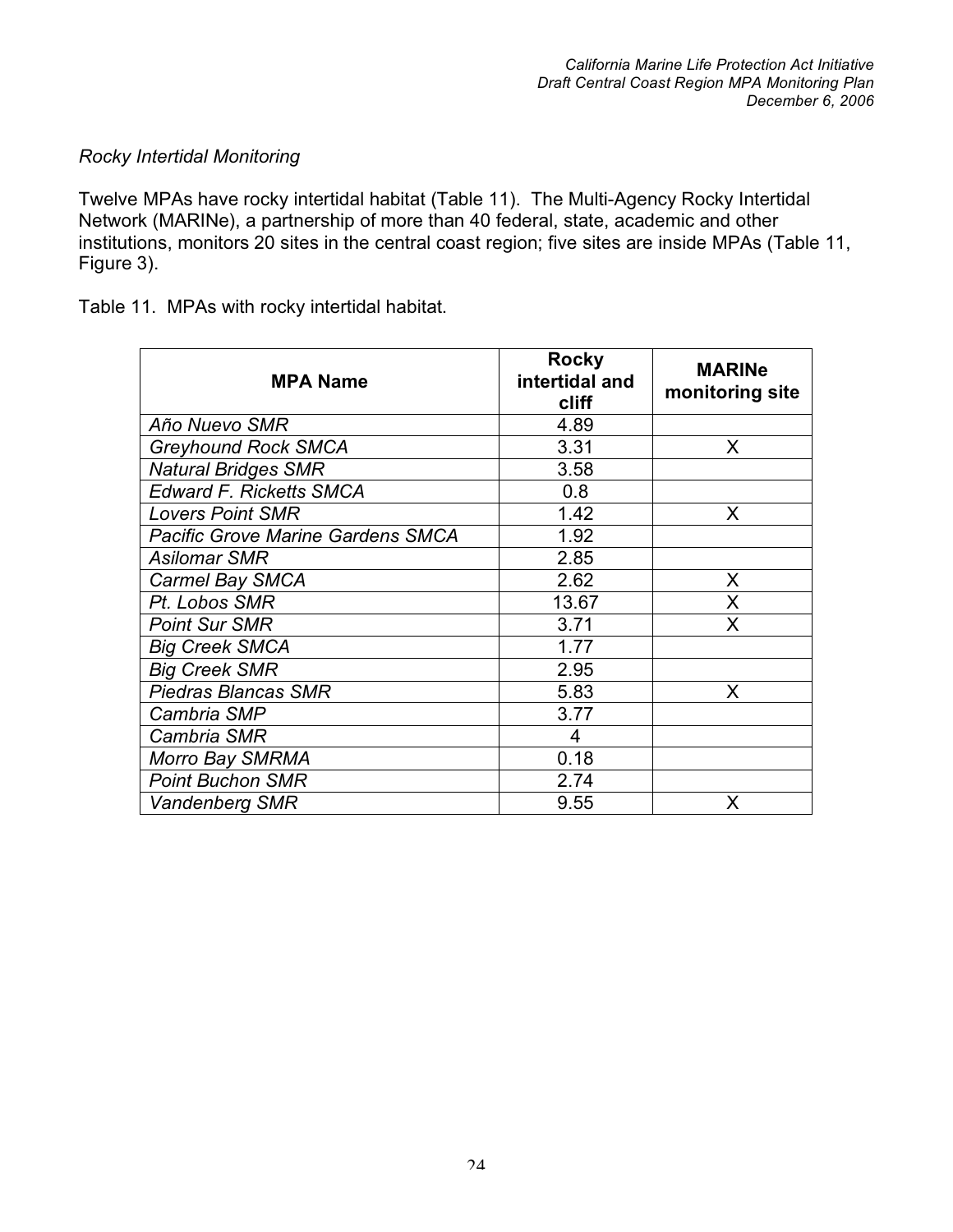

Figure 2. Location of MARINe intertidal hardbottom monitoring sites in the central coast region.

SMCA = state marine conservation area  $SMP = state$  marine park  $SMR = state$  marine reserve SMRMA = state marine recreational management area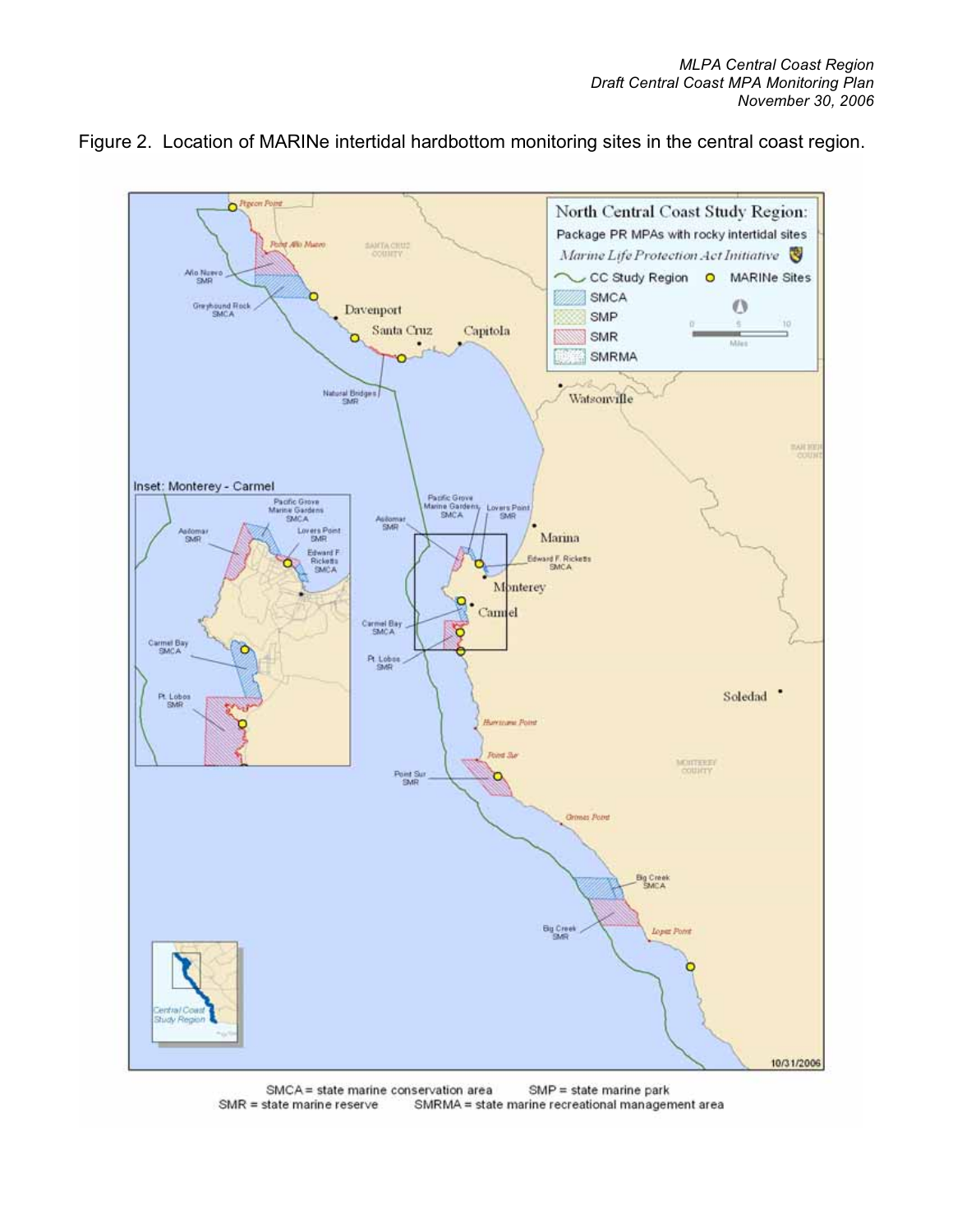



 $SMP = state$  marine park SMCA = state marine conservation area  $SMR = state$  marine reserve SMRMA = state marine recreational management area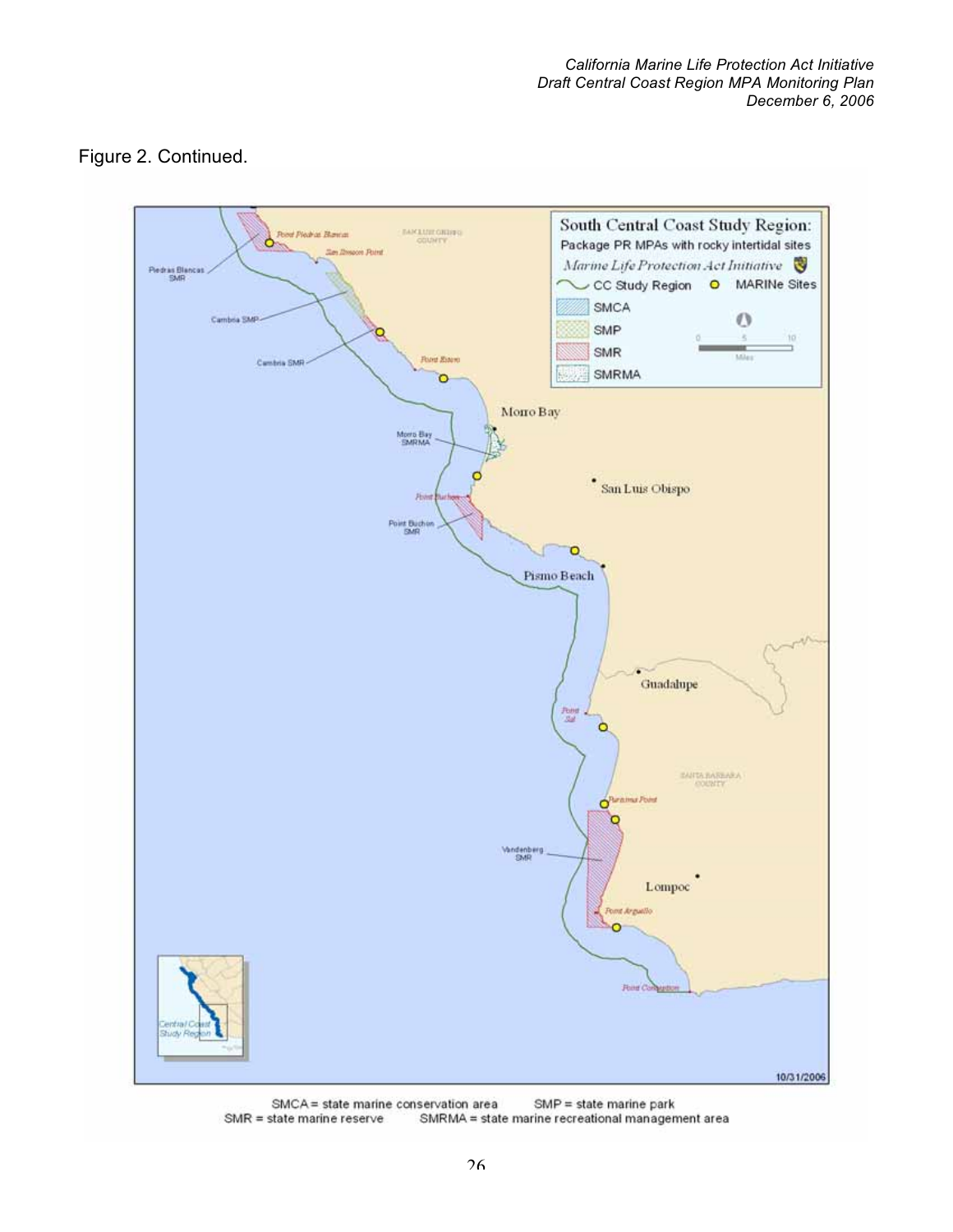MARINe uses two sampling protocols: a "core" protocol that measures the percent cover of 12 target species (Table 12), and a more intensive "biodiversity" protocol. Core sites are sampled twice a year in the fall and spring. Biodiversity sampling occurs irregularly.

The percent cover of target species as well as other associated species is measured by photographing approximately five permanent 50 X 75 cm plots established in areas of high target species density. The photographs are then scored in the laboratory using point-contact methods. In areas with sufficient populations, the number and size distribution of owl limpets (*Lottia giantea*) is measured in five permanent circular plots. Band transects or irregularlyshaped plots, depending on the site, are used to estimate the number and size of black abalone (*Haliotis cracherodii*) and seastars (primarily *Pisaster ochraceus*). Timed searches are used where densities are too low for band transects. The cover of surfgrass and associated species is measured on approximately three permanent transects, 10 m long, with point contact methods.

| <b>Common Name</b>        | <b>Scientific Name</b>                         | <b>Reason for</b><br><b>Selection</b> | <b>MARINe</b><br><b>Target</b><br><b>Species</b> |
|---------------------------|------------------------------------------------|---------------------------------------|--------------------------------------------------|
| black abalone             | Haliotis cracherodii                           | shift number, size                    | X                                                |
| owl limpets               | Lottia gigantea                                | shift size                            | X                                                |
| California mussels        | Mytilus californianus                          | keystone species                      | $\overline{\mathsf{X}}$                          |
| ochre sea star            | Pisaster ochraceus                             | keystone species                      | $\sf X$                                          |
| aggregating<br>anemone    | Anthropleura<br>elegantissima/sola             | ecosystem<br>component                | X                                                |
| small acorn<br>barnacle   | Chthamalus<br>dalli/fissus/Balanus<br>glandula | ecosystem<br>component                | $\sf X$                                          |
| large acorn barnacle      | Tetraclita rubescens                           | ecosystem<br>component                | X                                                |
| gooseneck barnacle        | Pollicipes polymerus                           | ecosystem<br>component                | $\sf X$                                          |
| turban snails             | Tegula funebralis                              | harvested                             |                                                  |
| feather boa kelp          | Egregia menziesii                              | habitat forming                       | X                                                |
| rockweed                  | Hesperophycus<br>californicus                  | habitat forming                       | X                                                |
| rockweed                  | Silvetia compressa                             | habitat forming                       | X                                                |
| turfweed                  | Endocladia muricata                            | habitat forming                       | X                                                |
| surfgrass                 | Phyllospadix<br>scouleri/torreyi               | habitat forming                       | $\sf X$                                          |
| monkeyface<br>prickleback | Cebidicthys violaceus                          | local depletion                       |                                                  |

Table 12. Focal fish and invertebrate species for intertidal hard bottom habitats.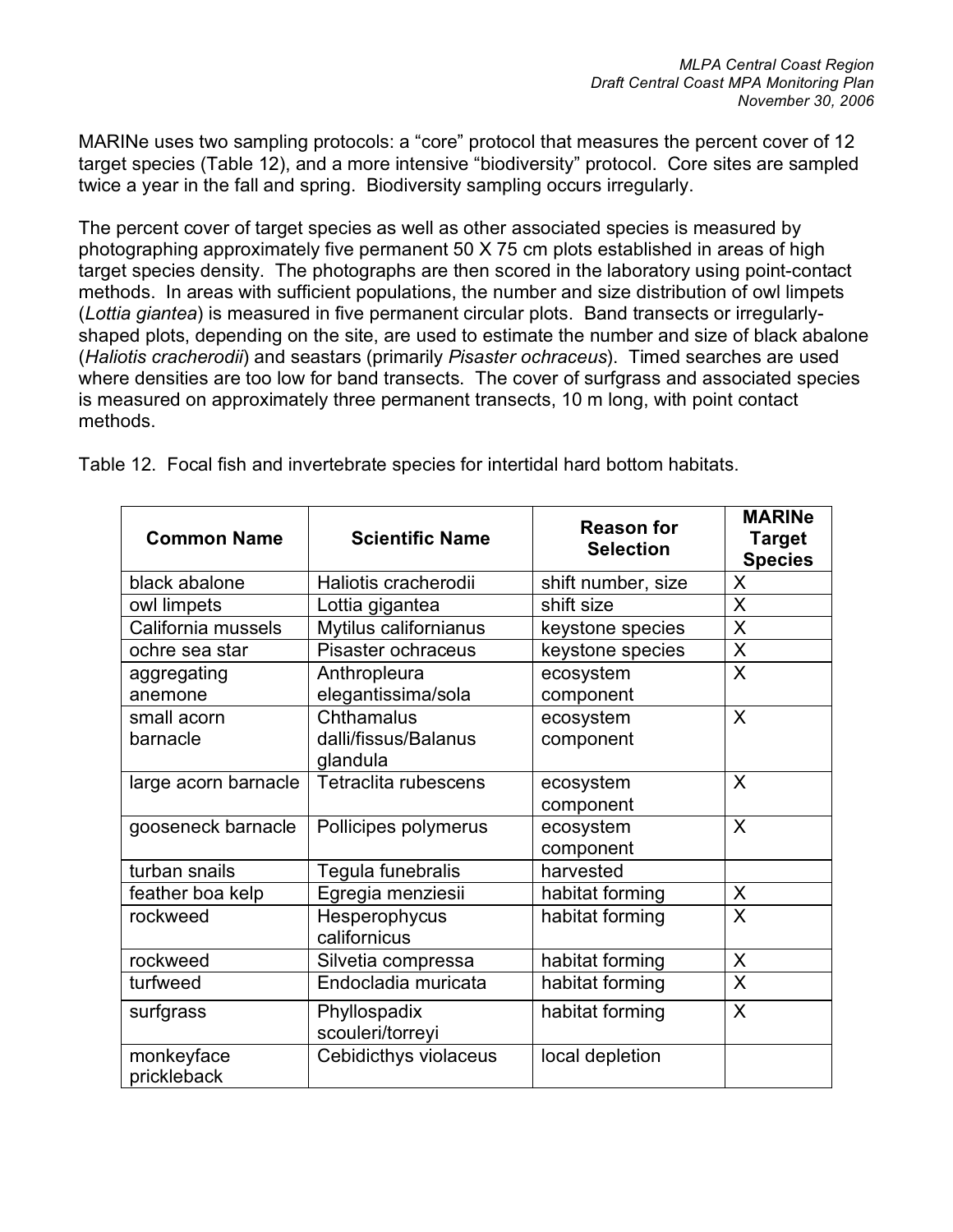The Long-term Monitoring Program and Experimental Training for Students (Limpets) program samples four rocky intertidal sites at Carmel Pt., San Simeon, Pigeon Pt., and Pt. Bonita. Limpets is a volunteer program, principally run by teachers. Sampling methods include total organism counts, single vertical transects and random quadrats with estimates of the number and percent cover of selected species. The type of data and temporal coverage varies.

The list of focal species for intertidal hardbottom and MARINe target species (Table 12) are identical except for the inclusion of turban snails and monkeyface prickleback. These two species were included because they are harvested. While turban snails are not a MARINe target species, they are sampled annually. MARINe protocols will not provide data for fish such as the monkeyface prickleback. Special studies, including trapping and/or hook and line fishing, will be needed for this species.

The spatial and temporal extent of the MARINe program will provide valuable long-term baseline information for the evaluation of MPAs. It is expected that additional monitoring will closely follow MARINe protocols. However, it may be necessary in some instances to augment the sampling with additional replication and/or random sampling.

#### *Marine Mammal and Seabird Monitoring*

If some fish and invertebrate species increase in size and number as expected, MPAs may affect seabirds and marine mammals by increasing or shifting their forage base.

Focal seabirds and marine mammals (Table 13) occur throughout the central coast region.

The National Marine Fisheries Service (NMFS) and the Monterey Bay National Marine Sanctuary (MBNMS) have a program called Collaborative Survey of Cetecean Abundance and the Pelagic Ecosystem (CSCAPE) which conducts annual surveys of marine mammals. Track lines are surveyed on a large scale grid ( $\sim$  160 km) from the US/Canadian border to the US/Mexico border and on a smaller grid (18.5 km) within the boundaries of the MBNMS. Although the survey targets marine mammals, seabirds are also recorded. The sampling provides good information on abundances, but the grid is too large for monitoring individual MPAs.

The United States Geological Service (USGS) conducts surveys of sea otters in the spring and fall in the area between Monterey Bay and Santa Barbara. Sightings are made from shore or with aerial surveys in inaccessible areas. Burney LeBoeuf, at U.C. Santa Cruz, has conducted annual surveys of elephant seals in the MBNMS since 1968.

Dr. Jim Harvey and students at the Moss Landing Marine Laboratory conduct biannual surveys of shorebirds and annual surveys of harbor seals and sea otters in Elkhorn Slough. Elkhorn Slough National Estuarine Research Reserve program volunteers have surveyed shorebirds at 24 sites bimonthly since 1998. Surveys are also conducted at rookeries to determine breeding success for herons, egrets, cormorants and Caspian terns.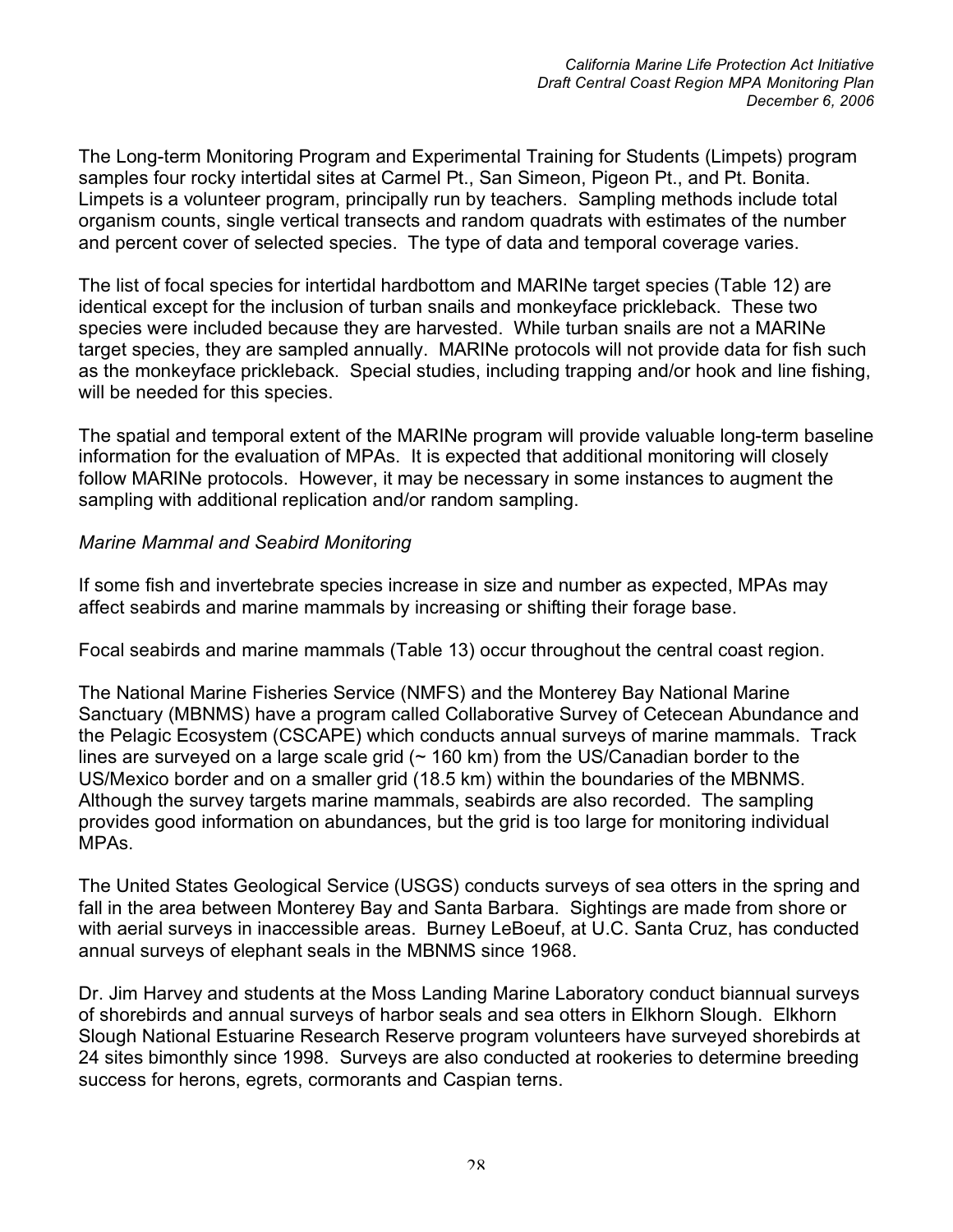| <b>Common Name</b>        | <b>Scientific Name</b> | <b>Reason for Selection</b>                           |
|---------------------------|------------------------|-------------------------------------------------------|
|                           | <b>Marine Birds</b>    |                                                       |
| <b>Brandt's cormorant</b> | Phalacrocorax          | disturbance, increase in forage                       |
|                           | penicillatus           | base                                                  |
| brown pelican             | Pelecanus              | disturbance, increase in forage                       |
|                           | occidentalis           | base                                                  |
| common murre              | Uria aalge             | disturbance, increase in forage<br>base               |
| double-crested            | Phalacrocorax          | disturbance, increase in forage                       |
| cormorant                 | auritus                | base                                                  |
| pelagic cormorant         | Phalacrocorax          | disturbance, increase in forage                       |
|                           | pelagicus              | base                                                  |
| rhinocerous auklet        | Cerorhinca             | disturbance, increase in forage                       |
|                           | monocerata             | base                                                  |
| pigeon guillemot          | Cepphus columba        | disturbance, increase in forage                       |
|                           |                        | base                                                  |
| grebes                    | Podicipedidae          | increase in forage base                               |
| loons                     | Gaviidae               | increase in forage base                               |
| marbled murrelet          | <b>Brachramphus</b>    | disturbance, increase in forage                       |
|                           | marmoratus             | base                                                  |
| sooty shearwater          | Puffinus griseus       | Hot spots for prey, indicator of<br>prey availability |
| Cassin's auklet           | Ptychoramphus          | Indicator of krill and larval fish                    |
|                           | aleuticus              | abundance                                             |
| black oyster catcher      | Haematopus             | intertidal ecosystem component                        |
|                           | bachmani               |                                                       |
|                           | <b>Marine Mammals</b>  |                                                       |
| sea otter                 | Enhydra lutris         | keystone species                                      |
| California sea lion       | Zalophus               | keystone species                                      |
|                           | californianus          |                                                       |
| harbor seal               | Phoca vitulina         | keystone species                                      |
| elephant seal             | Mirounga               | keystone species                                      |
|                           | angustirostris         |                                                       |
| harbor porpoise           | Phocoena phocoena      | aggregate in specific areas                           |

Table 13. Focal marine birds and mammals.

Shorebird populations in Morro Bay have been monitored biannually by Morro Bay National Estuary Program volunteers in conjunction with the PRBO Conservation Science (PRBO). Since 1992, from April through August, PRBO has conducted weekly surveys of seabird abundance, breeding performance, and diet at Año Nuevo Island and monthly diet surveys since 2001. At Vandenberg SMR, PRBO has conducted weekly surveys (April through August)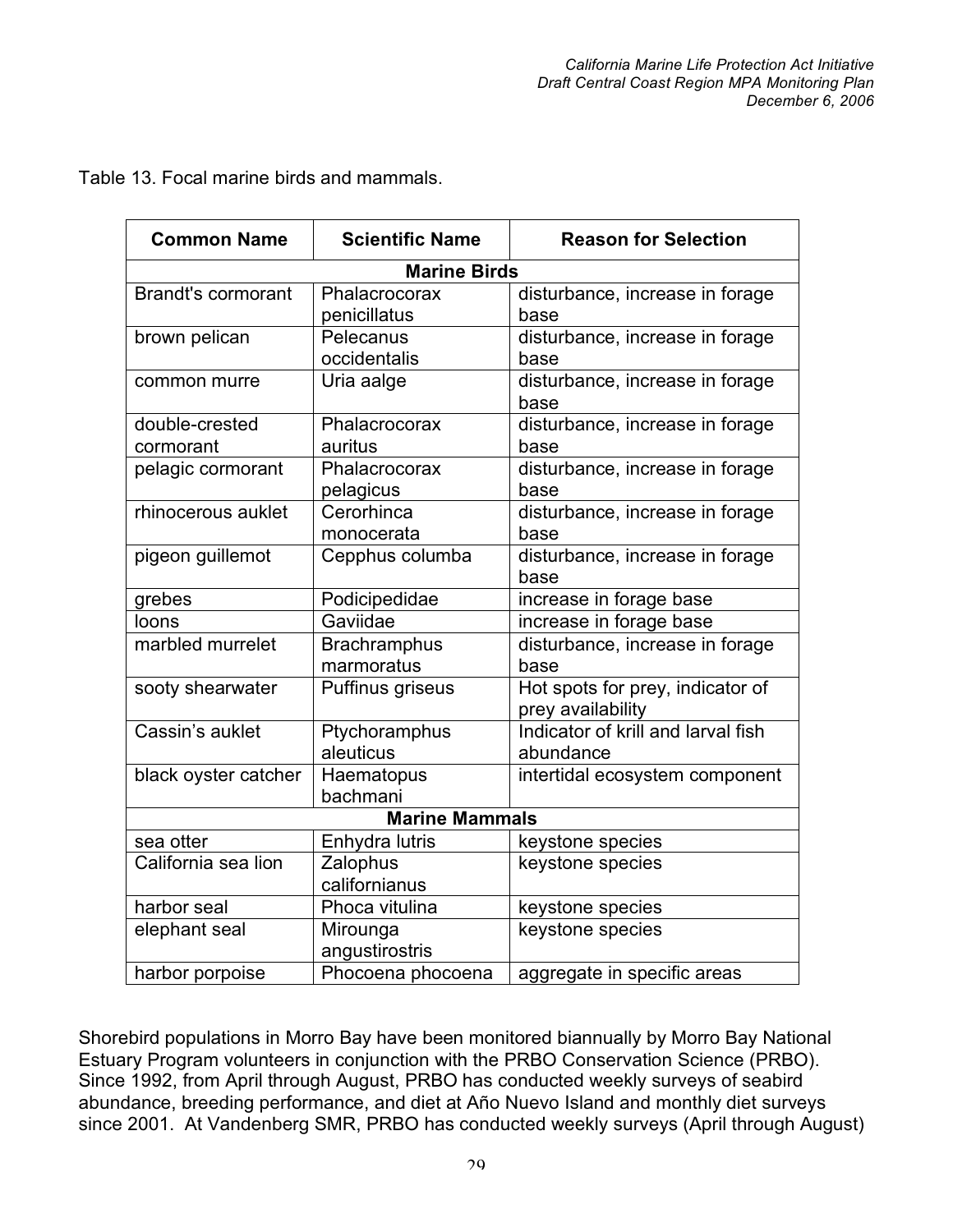of breeding seabird population size and performance since 1999 and seabird diets and seabird and marine mammal foraging distributions since 2000. Roosting seabird distributions have been surveyed biweekly from January through December since 2001.

Strip surveys can be used to measure the distribution and abundance and foraging patterns of focal species of seabirds and mammals. Surveys of breeding sites can measure breeding success (number of offspring per adult). Studies of diet can provide information for evaluation of foraging behavior and reproductive success as well as information on the availability of prey species.

#### *Coastal Marsh and Estuary Monitoring*

Nine MPAs have coastal marsh and estuarine habitat (Table 14); most of the habitat is in Elkhorn Slough and Morro Bay.

| <b>MPA Name</b>            | Coastal<br>marsh | <b>Tidal flats</b> | <b>Eelgrass</b> | <b>Estuary</b> |
|----------------------------|------------------|--------------------|-----------------|----------------|
| <b>Natural Bridges SMR</b> | 0.68             | 0.00               | 0.00            | 0.00           |
| <b>Elkhorn Slough SMR</b>  | 9.16             | 9.16               | 0.03            | 1.48           |
| <b>Elkhorn Slough SMP</b>  | 0.95             | 0.99               | 0.01            | 0.09           |
| Moro Cojo SMR              | 0.00             | 0.00               | 0.00            | 0.46           |
| <b>Piedras Blancas SMR</b> | 0.00             | 0.00               | 0.00            | 0.01           |
| Cambria SMP                | 0.47             | 0.15               | 0.00            | 0.01           |
| Morro Bay SMR              | 1.52             | 0.72               | 0.00            | 0.3            |
| Morro Bay SMRMA            | 6.69             | 5.23               | 1.04            | 3.01           |
| Vandenberg SMR             | 0.01             | 0.01               | 0.00            | 0.00           |

Table 14. MPAs with coastal marsh and estuary habitat (sq. mi.).

Both Elkhorn Slough and Morro Bay have ongoing monitoring. As part of the Elkhorn Slough National Estuarine Research Reserve program, volunteers have collected water quality samples monthly at 24 stations since 1998. Baited traps are used to capture crabs and visual surveys are done of surface burrow structures to measure populations of gaper clams, fat innkeeper worms and ghost shrimp. Since 1994, Morro Bay National Estuary Program volunteers have conducted annual aerial and sonar surveys to map the distribution and abundance of eelgrass in the Bay.

Ongoing monitoring will provide sufficient information for some focal species (Table 15). Monitoring in Elkhorn Slough will provide information for ghost shrimp, innkeeper worms, and gaper clams. Surveys would need to be conducted in Morro Bay for these species. Eelgrass is mapped in Morro Bay, but not in Elkhorn Slough. Given the limited amount of habitat, mapping eelgrass in Elkhorn Slough may not be cost effective.

At present, there is no ongoing monitoring for focal fish species in Morro Bay or Elkhorn Slough. In Elkhorn Slough there is some historical data from Moss Landing Marine Lab research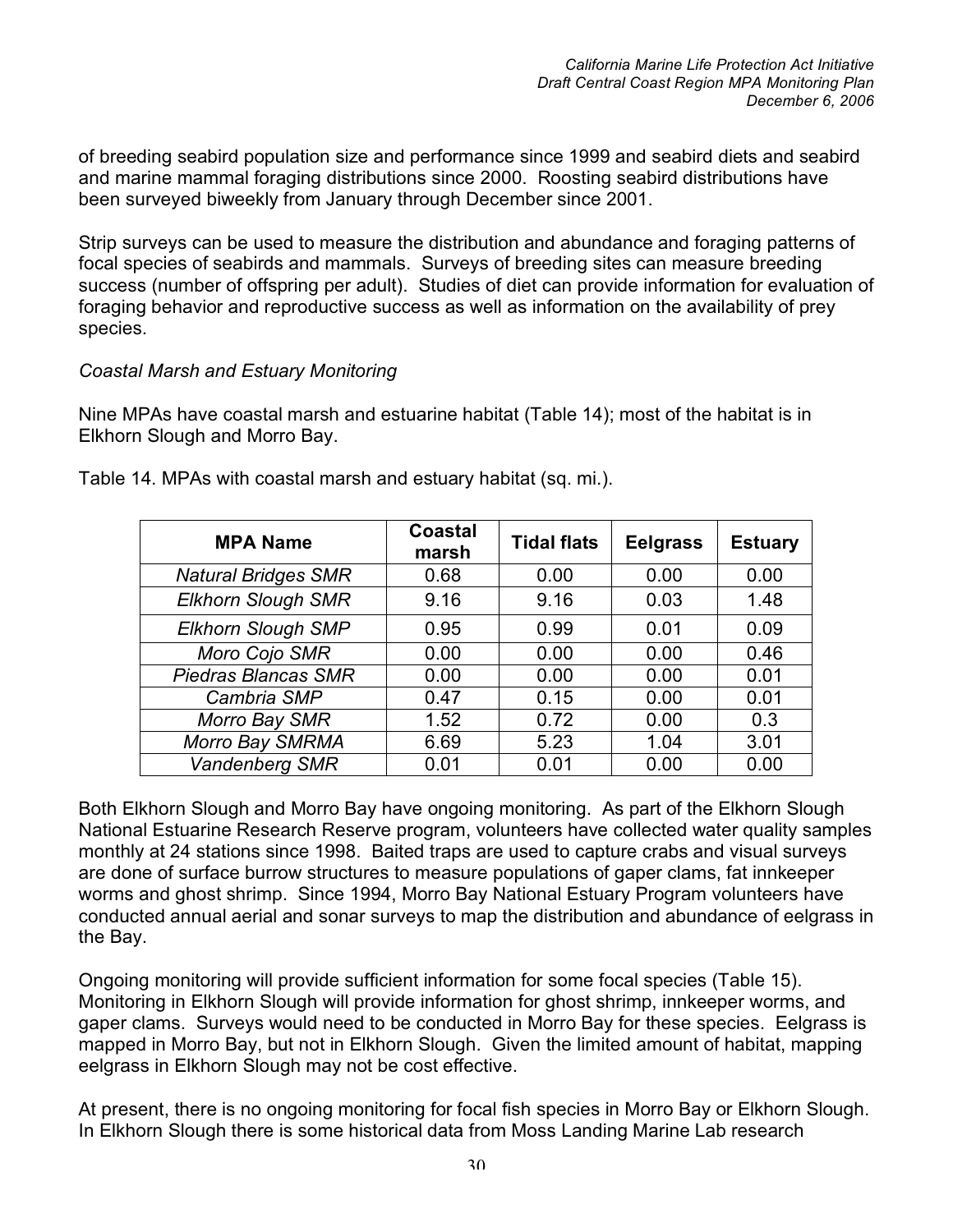projects and class trawls, but nothing after 2003. Trawl and/or gill net sampling will be needed for the evaluation of focal fish species.

| <b>Common Name</b> | <b>Scientific Name</b> | <b>Reason for Selection</b>    |
|--------------------|------------------------|--------------------------------|
| topsmelt           | Atherinops affinis     | lay eggs on plants             |
| leopard Shark      | Triakis semifasciata   | use estuary as nursery, fished |
| black surfperch    | Embiotoca jacksoni     | fished                         |
|                    | Cymatogaster           |                                |
| shiner surfperch   | aggregata              | fished                         |
| ghost shrimp       | Calianassa spp.        | Collected for bait             |
| innkeeper worms    | Urechis caupo          | ecosystem component            |
| gaper clams        | Tresus spp.            | ecosystem component            |
| eelgrass           | Zostera spp.           | habitat forming                |

Table 15. Focal species for estuaries.

## **II. SOCIOECONOMIC MONITORING**

#### **Goals and Objectives**

Socioeconomic information is needed to evaluate regional Goal 3: to improve recreational, educational, and study opportunities provided by marine ecosystems that are subject to minimal human disturbances, and to manage these uses in a manner consistent with protecting biodiversity*.* Evaluating this goal will require monitoring human activities, the effect of the activities on the ecosystem, and the effectiveness of management. Monitoring human activities will be discussed in this section. Information on ecosystem effects will be provided by the biophysical monitoring. Information on management will be provided by management monitoring.

Most MPA-specific objectives related to human use are discussed in Section IV because they are intended to guide network and network component design. Two objectives, to increase positive socioeconomic benefits and minimize negative socioeconomic impacts, are discussed here.

#### **Measuring Performance**

To evaluate changes in opportunities for recreation, education and research (goal 3), it will be necessary to measure activities within and outside MPAs before and after implementation. In contrast to the biophysical system, impacts on activities will begin to occur simultaneously with implementation. In this case, a baseline can be established with existing data and/or user surveys. If the MPAs function as expected, the level of activity should increase.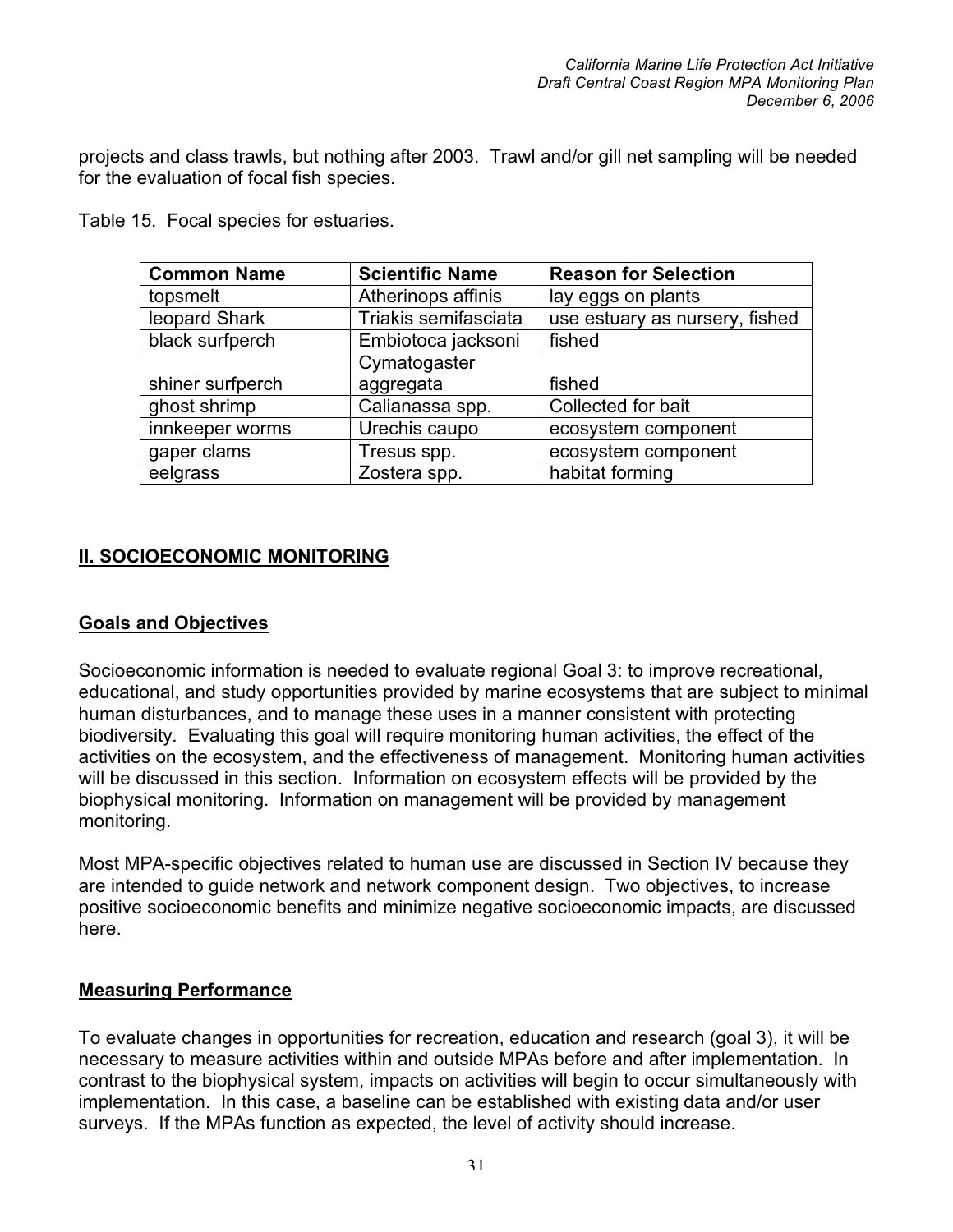The MPA-specific objective to increase positive socioeconomic benefits applies to nonconsumptive uses in Piedras Blancas SMR, recreational fishing in Cambria SMP, and nonconsumptive diving in 6 MPAs (Table 16). Part of the data needed for the evaluation of nonconsumptive uses will be provided by monitoring for the evaluation of Goal 3. In addition, surveys of will be needed for non-consumptive uses at Piedras Blancas SMR, recreational fishing at Cambria SMP and diving at 6 sites.

The MPA-specific objective to minimize negative socioeconomic impacts was not intended to meet the technical definition of minimization, that is, to produce the lowest possible outcome, but rather as a direction to take an action that would ameliorate socioeconomic impacts. For instance, establishing a SMCA in the Rockfish Conservation area (Table 16) would have less impact than establishing a SMCA in an area without restrictions. To evaluate the objective, it will be necessary to determine that the action was completed and then track the catch per unit effort over time in the fishery of concern to see if fishing effort is maintained.

While the monitoring is primarily designed to provide data needed to evaluate performance relative to the goals and objectives, there is also a desire to understand the overall socioeconomic impact of the MPA network and network components. This not only includes changes in non-consumptive recreational, educational and research activities, but also social and economic ramifications for users and associated communities. There is a particular need to measure changes in recreational and commercial fishing and non-consumptive uses, not only as part of the evaluation of social and economic impacts, but also to determine if displacement of fishing activity is increasing biological impacts outside of MPAs. Monitoring for the evaluation of Goal 3, for MPA-specific objectives, and for the overall socioeconomic evaluation is described below. Priorities for monitoring developed by the BSMP are provided in the following text; however, priorities for baseline and long-term monitoring will differ. As noted in the report of the MLPA Initiative Staff (2006), prioritization is primarily a policy decision, not a scientific judgment.

## **Non-Consumptive Recreation, Education, and Research**

Indicators for recreation include the number of recreational trips by activity (scuba diving, boating and kayaking, wildlife viewing, tidepooling), and recreational participant satisfaction. Indicators for education are the number of educational trips and the number of classroom study units related to central coast MPAs. Indicators for research are the number of research projects in the MPAs and the number of citations of publications resulting from projects in MPAs.

Establishing a baseline for the indicators will require surveys, as there is little existing information. Most of the existing information on recreational activities is aggregated at the level of the county and state, a scale too large to be useful for evaluating the central coast network or individual MPAs. LaFranchi and Tamanaka (2005) conducted a preliminary survey of recreational use in Monterey and Santa Cruz Counties. These data are useful, but limited in scope.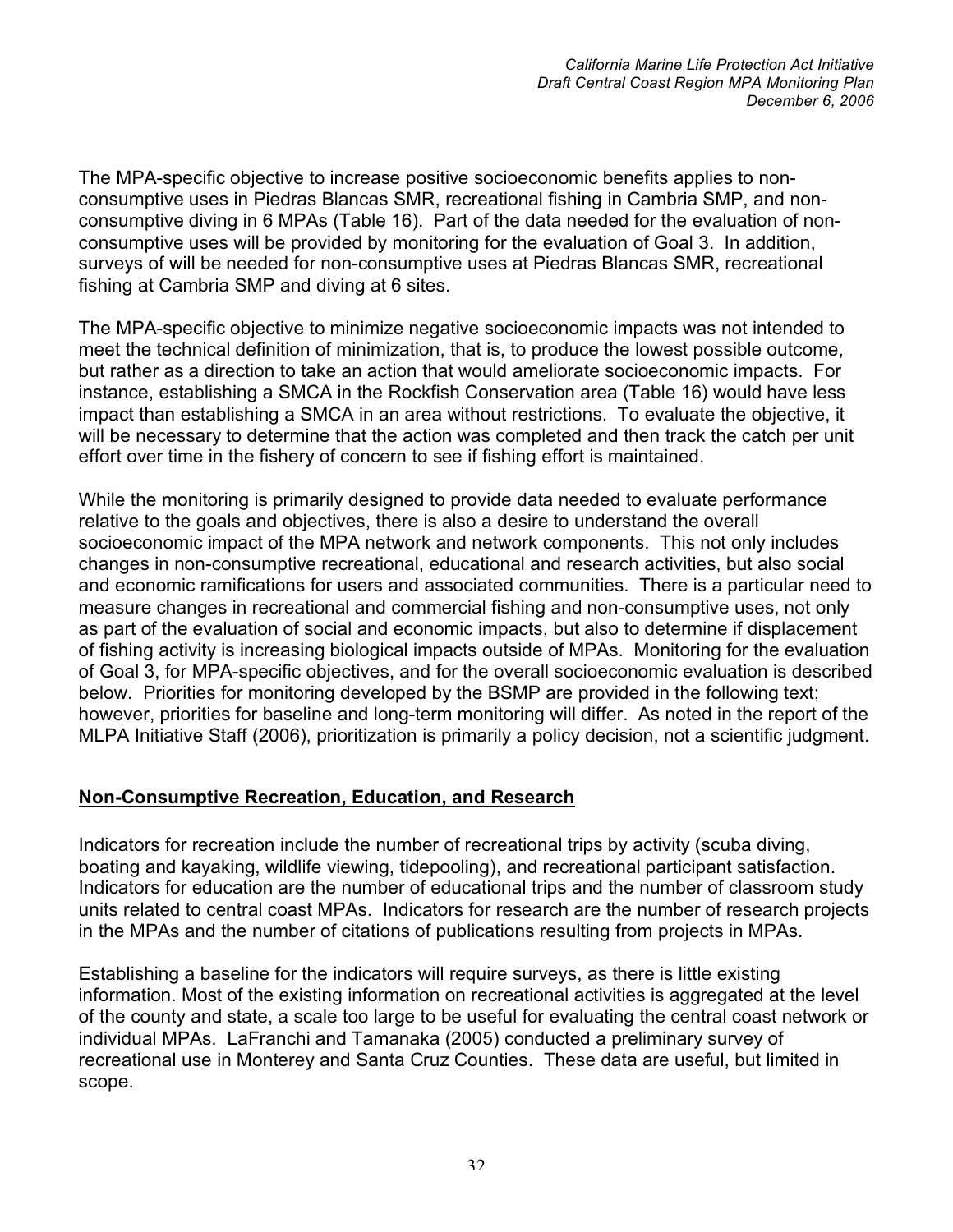Surveys of non-consumptive users as well as educational and research institutions can be done via mail or the internet or, in the case of present use, by intercepting people on site. Survey instruments can be designed to collect information about the time and location of use, attitudes, perceptions, and cost. The BSMP considered a survey of divers high priority because divers are most directly affected by MPA designation. The survey would include effort by location and time, travel cost and expenditures. Including other user groups (kayakers, wildlife viewing and unplanned activities) and information on knowledge, attitudes, and perceptions for all users was considered medium priority.

A literature search can be conducted to establish a baseline number of research publications as well as the number of post-implementation citations.

#### **Consumptive Uses**

As noted above, determining the location and intensity of fishing before and after implementation of the MPAs is critical to the assessment of biophysical impacts (e.g. from displaced fishing effort) as well as socioeconomic impacts.

For recreational fishing, the Department's California Recreational Fishing Survey (CRFS) collects data on catch and fishing effort for private and rental boats, commercial passenger fishing vessels (CPFVs), man-made structures such as piers and jetties, and beaches and banks. The data can be referenced to 1 minute of latitude by minute of longitude (approximately one square nautical mile), a scale that will allow analysis at the level of an individual MPA.

Because the survey began in 2004 as a modification of a previous recreational fishing survey, and will continue through time, CRFS is a source of baseline and post-implementation data. Logbooks submitted to the Department from CPFV's will also provide valuable long-term data. Analyzing the existing data is high priority. Additional data may be needed to fill in gaps or refine the scale of the CRFS data.

For the economic and social dimension, the BSMP considered collecting data on costs and earnings from businesses depending on recreational consumptive use and measuring the knowledge, attitudes and perceptions of recreational users medium priority.

For commercial fishing, data from logbooks submitted to the Department will provide information on catch and fishing effort for spot prawn, and squid, although spot prawn data do not have fine spatial resolution. Data for other types of fishing will need to be collected from a new program (high priority). Methods could include remote sensing or aerial surveys, observers, and/or incentive-based voluntary reporting. As an alternative, interviews with commercial fishermen could be used to determine the stated importance of fishing locations. The BSMP ranked the alternative approach medium priority.

Data on costs and earnings, employment and other characteristics can be collected to ascertain economic and social effects of MPAs on fishery participants and fishing operations (medium priority). The BSMP determined that socioeconomic data on coastal communities should not be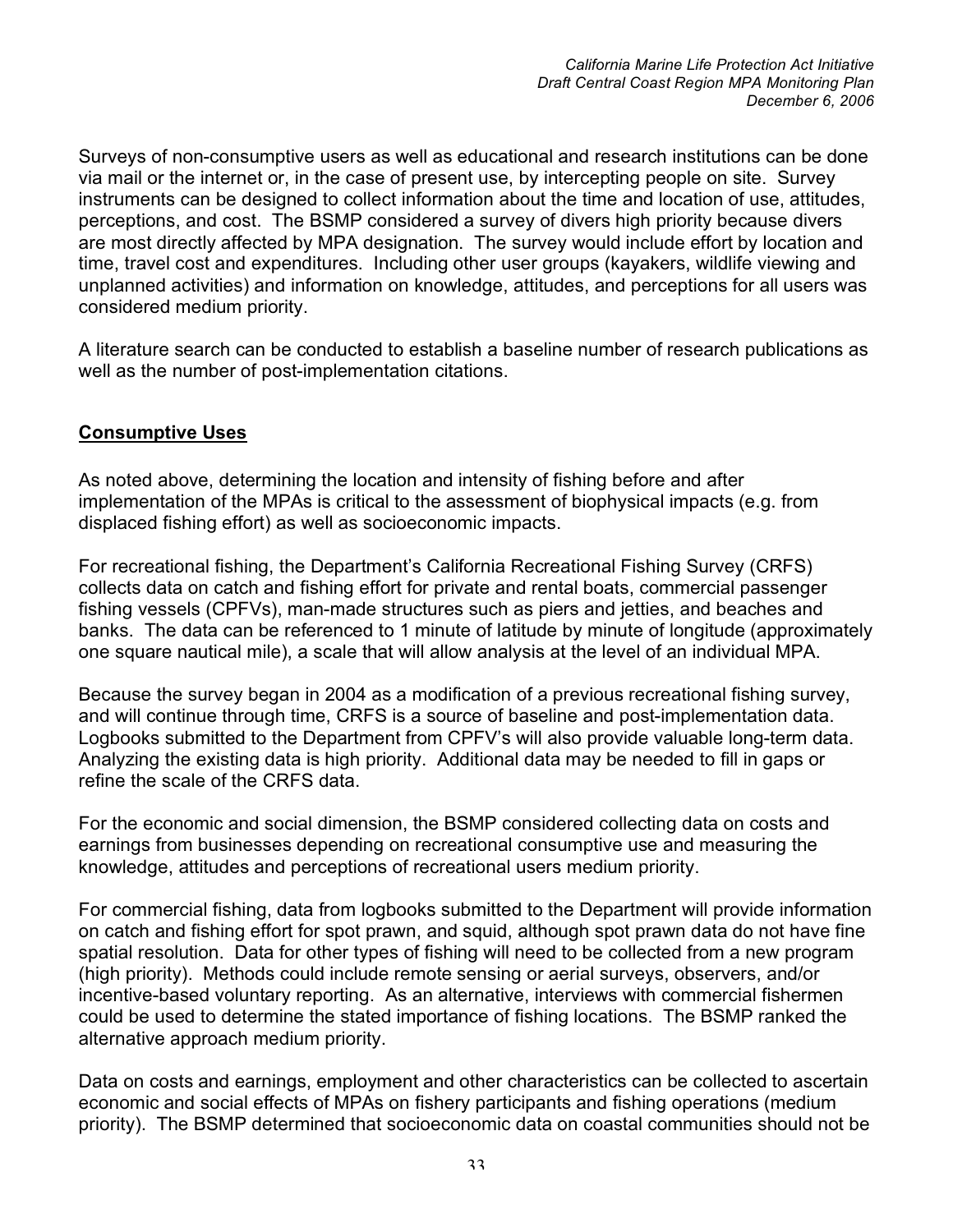a priority; however, impacts can be measured by analyzing linkages between resource users and coastal communities.

## **III. MANAGEMENT AND ENFORCEMENT MONITORING**

## **Goals and Objectives**

Information related to management and enforcement is needed for the evaluation of regional Goal 5) to ensure that central California's MPAs have clearly defined objectives, effective management measures, and adequate enforcement, and are based on sound scientific guidelines; and Goal 6) to ensure that the central coast's MPAs are designed and managed, to the extent possible, as a component of a statewide network. There are no MPA-specific objectives pertaining to management and enforcement.

Design elements, including clearly defined objectives, scientific guidelines and network and network component properties, are discussed in the next section. Biological properties of the network and network components are discussed in "Biophysical Monitoring".

## **Measuring Performance**

The framework for the evaluation of Management and Enforcement is provided by the Regional MPA Management Plan. The Plan is the guide for implementation and a measure of performance is implementation relative to the Plan.

The Management Plan includes the following elements:

- 1. Introduction ("*Why?*" and "*Where?*")
	- a. Description of region
	- b. Regional design and implementation considerations
	- c. Regional goals, and objectives
	- d. Description of individual MPA boundaries (including maps), regulations, and objectives
- 2. General Activities and Locations ("*What?*" and *"Where?"*)
	- a. Scientific Monitoring and Research plan
	- b. Outreach, Interpretation and Education plan
	- c. Enforcement plan
	- d. Contingencies and Emergency Planning
- 3. Operations ("*How?*")
	- a. Equipment and Facilities
	- b. Staffing
	- c. Collaborations and Potential Partnerships
- 4. Costs and Funding ("*How Much?*")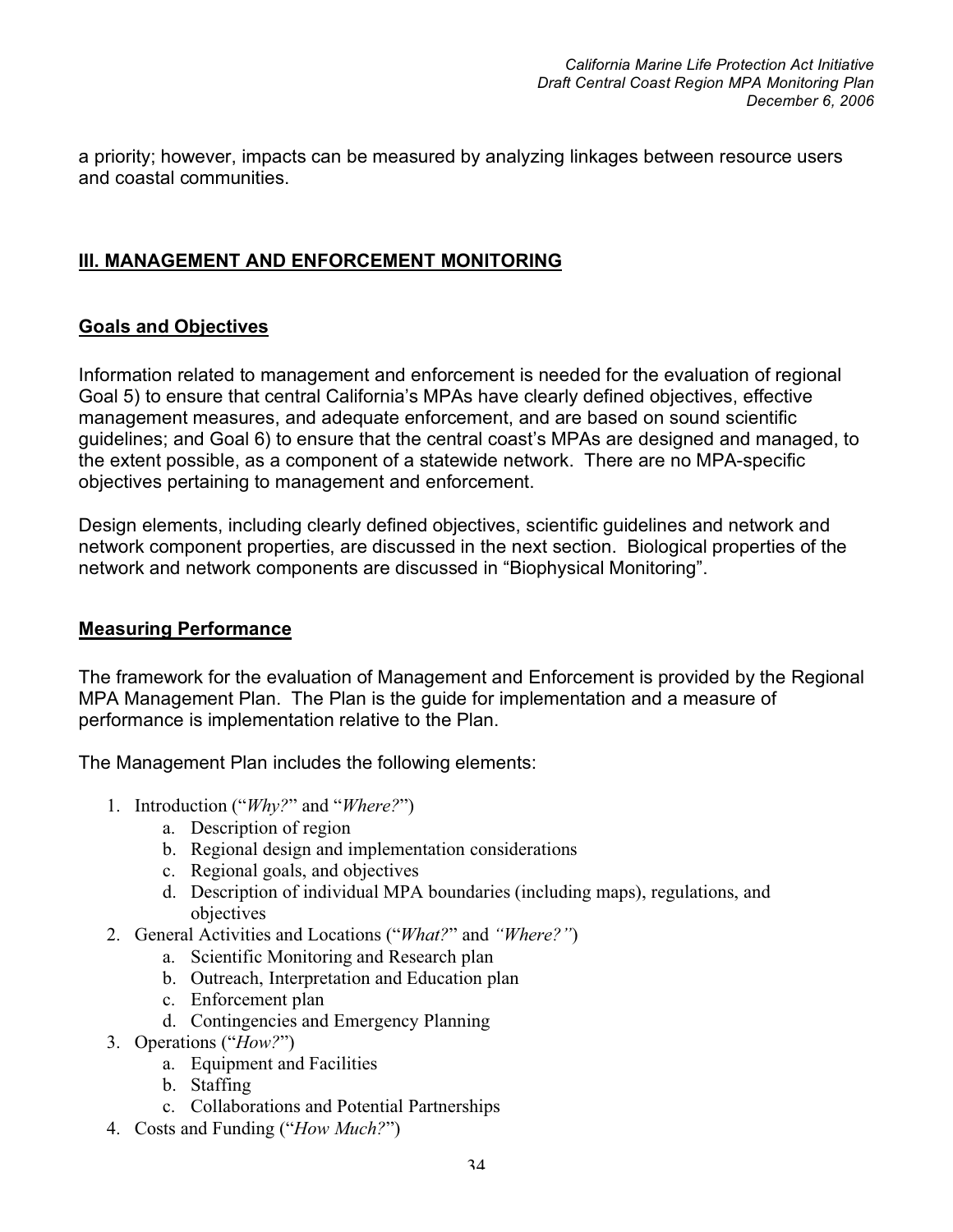- a. Estimated costs
- b. Potential funding sources
- 5. Timelines and Milestones ("*When?*")
	- a. Timeline and Criteria for Implementation
	- b. Timeline for Evaluation and Review of Effectiveness

Evaluation of management performance should consider the nature and extent of work performed to implement each program activity, specifically: 1) scientific monitoring; 2) outreach, interpretation and education; 3) enforcement; and 4) contingency and emergency planning. The descriptions of program elements should include information on equipment and facilities; staff and budget; collaborators, partners, and stakeholder involvement; as well as the timelines and milestones that have or have not been met.

The evaluation of program elements should consider implementation relative to regional goals and objectives as well goals and objectives in individual activity plans (e.g., the scientific monitoring plan). The effect of staffing and budget on implementation should also be evaluated. To determine if central coast MPAs are operating as a network and if the regional network is operating as part of a statewide network, implementation should be evaluated for consistency within the regional and statewide system. Inconsistencies should be explained.

Although management and enforcement will begin with implementation, time is needed to create an operational history. To have sufficient information, management and enforcement should be evaluated 5 years after implementation.

Indicators for all program elements include extent of implementation and extent of stakeholder and public involvement. Indicators specific to program elements follow.

#### **Program Indicators**

One indicator for the first program element "scientific monitoring" is the availability of information for adaptive management. The description of scientific monitoring should include program objectives, use of the data for evaluation of regional and MPA-specific goals and objectives, and use of the data for adaptive management. Data gaps should be identified and availability and use of the data by stakeholders, researchers, and other outside entities described.

Indicators for the second program element "outreach, interpretation, and education" include distribution of materials explaining the regulations, understanding and acceptance of the regulations, distribution of educational materials, the presence of interpretive signs, and extent of stakeholder involvement. The description of outreach, interpretation, and education should include use of the materials by stakeholders and other groups as well as a measure of stakeholder understanding of the materials.

Indicators for the third program element "enforcement" include clearly defined enforcement procedures, enforcement coverage, and information dissemination to encourage compliance.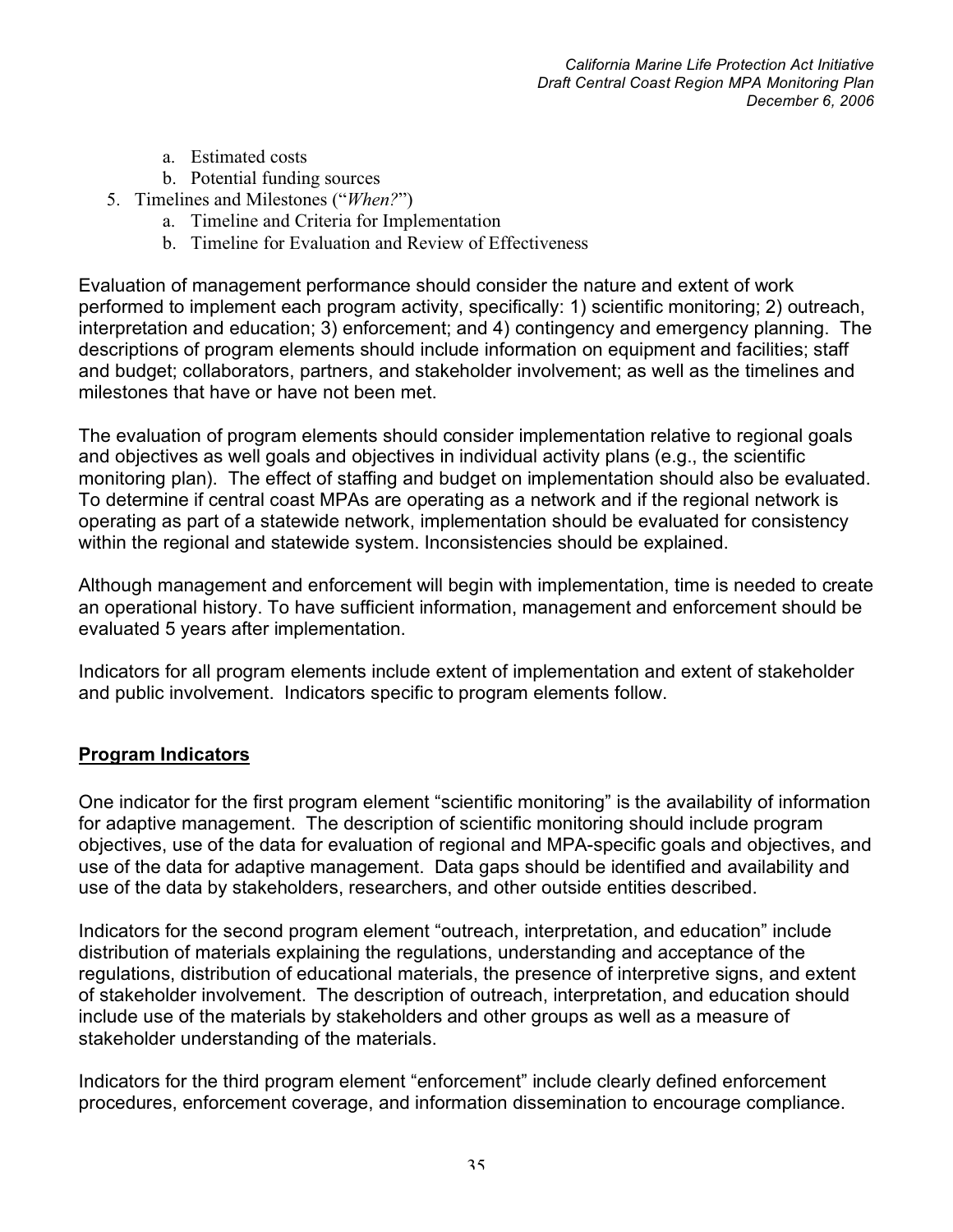The description of enforcement should include the number and extent of patrols, citations, and contacts with users.

Indicators for the fourth program element "contingency and emergency planning" include speed of response and presence of residual problems. The description of emergency responses should include an evaluation of the availability of resources and lessons learned

## **IV. EVALUATION OF NETWORK DESIGN**

Monitoring to evaluate the execution of the guidelines is discussed in this section. Monitoring to evaluate the management of the network is discussed in the section "Management and Enforcement Monitoring" and monitoring to evaluate biological properties of the network is discussed in "Biophysical Monitoring".

Regional goals providing guidance on network design are: Goal 5) to ensure that central California's MPAs have clearly defined objectives, effective management measures, and adequate enforcement, and are based on sound scientific guidelines; and Goal 6) to ensure that the central coast's MPAs are designed and managed, to the extent possible, as a component of a statewide network.

MPA-specific objectives for network design (Table 16) provide directions for: 1) siting MPAs (e.g., site a MPA adjacent to a terrestrial park/reserve); 2) meeting network criteria for size, shoreline extent, etc.; 3) increasing socioeconomic benefits; 4) minimization of negative socioeconomic impacts; 5) provision for some types of fishing and/or harvest; and 6) provision for research and education.

| <b>Primary Objective</b> | <b>Focal Area or Group</b> | <b>MPAs</b>                        |
|--------------------------|----------------------------|------------------------------------|
| Site MPA in a            |                            |                                    |
| particular area          |                            |                                    |
|                          | Adjacent to terrestrial    | Ano Nuevo SMR, Point Sur SMR, Big  |
|                          | state park                 | Creek SMR, Big Creek SMCA, Piedras |
|                          |                            | <b>Blancas SMR</b>                 |
|                          | <b>Adjacent to Pacific</b> | <b>Pacific Grove SMCA</b>          |
|                          | Grove                      |                                    |
|                          | On Monterey                | Pacific Grove SMCA, Carmel Bay     |
|                          | Peninsula and              | <b>SMCA</b>                        |
|                          | accessible for             |                                    |
|                          | recreation                 |                                    |
| Meet network criteria    |                            |                                    |
| for size, shoreline      |                            |                                    |
| extent, etc.             |                            |                                    |

Table 16. MPA-specific objectives for network design.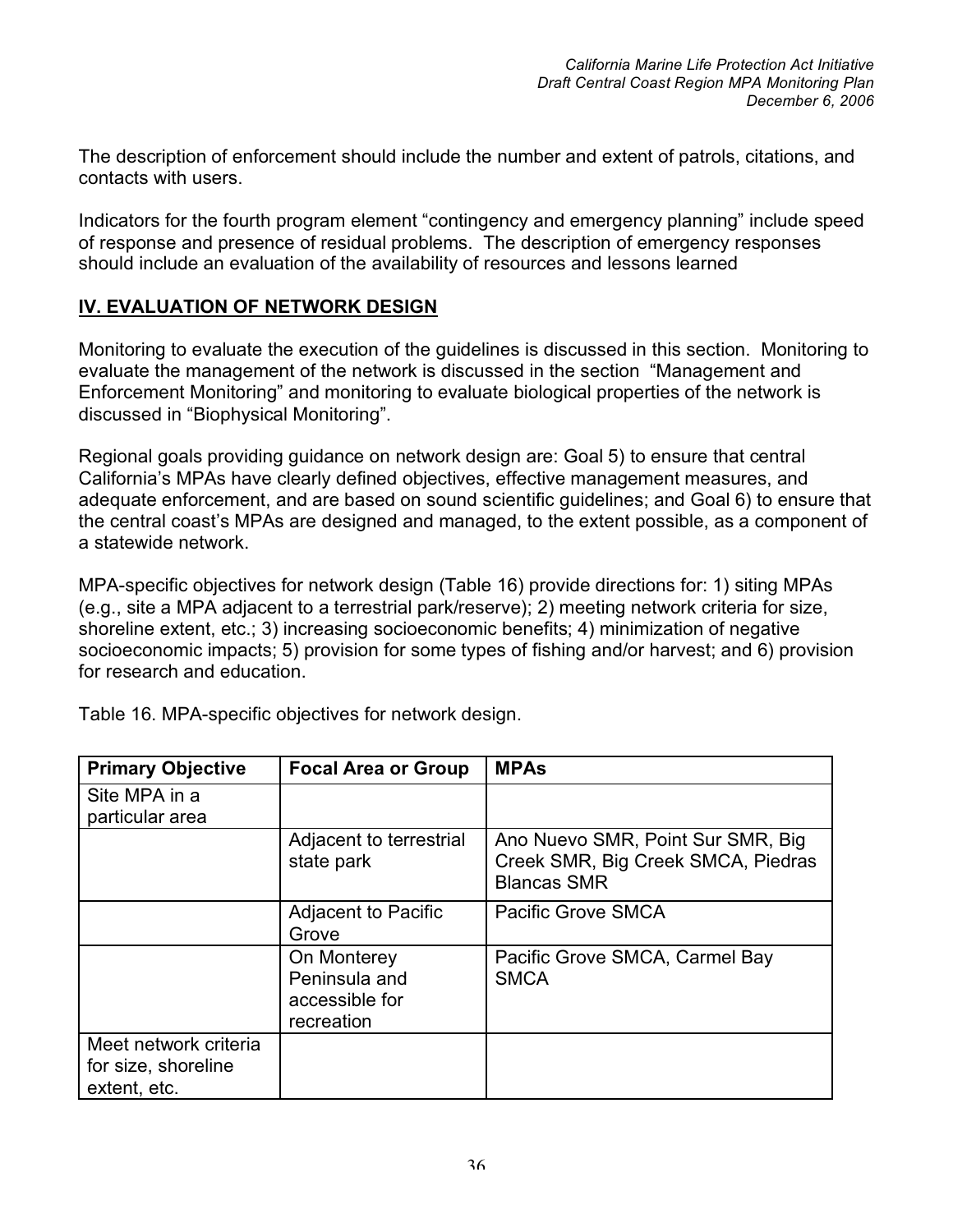| <b>Primary Objective</b>                       | <b>Focal Area or Group</b>                                      | <b>MPAs</b>                                                                                                                                                                                            |
|------------------------------------------------|-----------------------------------------------------------------|--------------------------------------------------------------------------------------------------------------------------------------------------------------------------------------------------------|
|                                                | <b>Size</b>                                                     | Soquel Canyon SMCA, Portuguese<br>Ledge SMCA, Point Sur SMR, Point<br>Sur SMCA, Big Creek SMR, Piedras<br>Blancas SMR, Piedras Blancas SMCA,<br>Point Buchon SMR, Point Buchon<br>SMCA, Vandenberg SMR |
|                                                | Minimum shoreline<br>and offshore extent                        | Point Lobos SMR, Point Lobos SMCA                                                                                                                                                                      |
| Increase positive<br>socioeconomic<br>benefits |                                                                 |                                                                                                                                                                                                        |
|                                                | Area with high natural<br>heritage values                       | <b>Piedras Blancas SMR</b>                                                                                                                                                                             |
|                                                | State Marine Park in<br>area of traditional<br>recreational use | Cambria SMP                                                                                                                                                                                            |
|                                                | Area with recreational<br>non-consumptive<br>diving             | Hopkins SMR, Pacific Grove SMCA,<br>Asilomar SMR, Carmel Pinnacles SMR,<br>Point Lobos SMR                                                                                                             |
| Minimize negative<br>socioeconomic<br>impacts  |                                                                 |                                                                                                                                                                                                        |
|                                                | <b>SMCA in Rockfish</b><br><b>Conservation Area</b>             | Soquel Canyon SMCA, Portuguese<br>Ledge SMCA, Point Lobos SMCA,<br>Point Sur SMR, Point Sur SMCA, Big<br>Creek SMCA, Big Creek SMR, Point<br><b>Buchon SMCA</b>                                        |
|                                                | By limiting depth of<br><b>SMR</b>                              | Hopkins SMR, Asilomar SMR                                                                                                                                                                              |
|                                                | By expanding MPA<br>instead of establishing<br>a new one        | <b>Point Lobos SMR</b>                                                                                                                                                                                 |
|                                                | By establishing a<br>SMRMA in area with<br>little fishing       | Morro Bay SMRMA                                                                                                                                                                                        |
|                                                | By maintaining size<br>and shape of SMCA                        | <b>Carmel Bay SMCA</b>                                                                                                                                                                                 |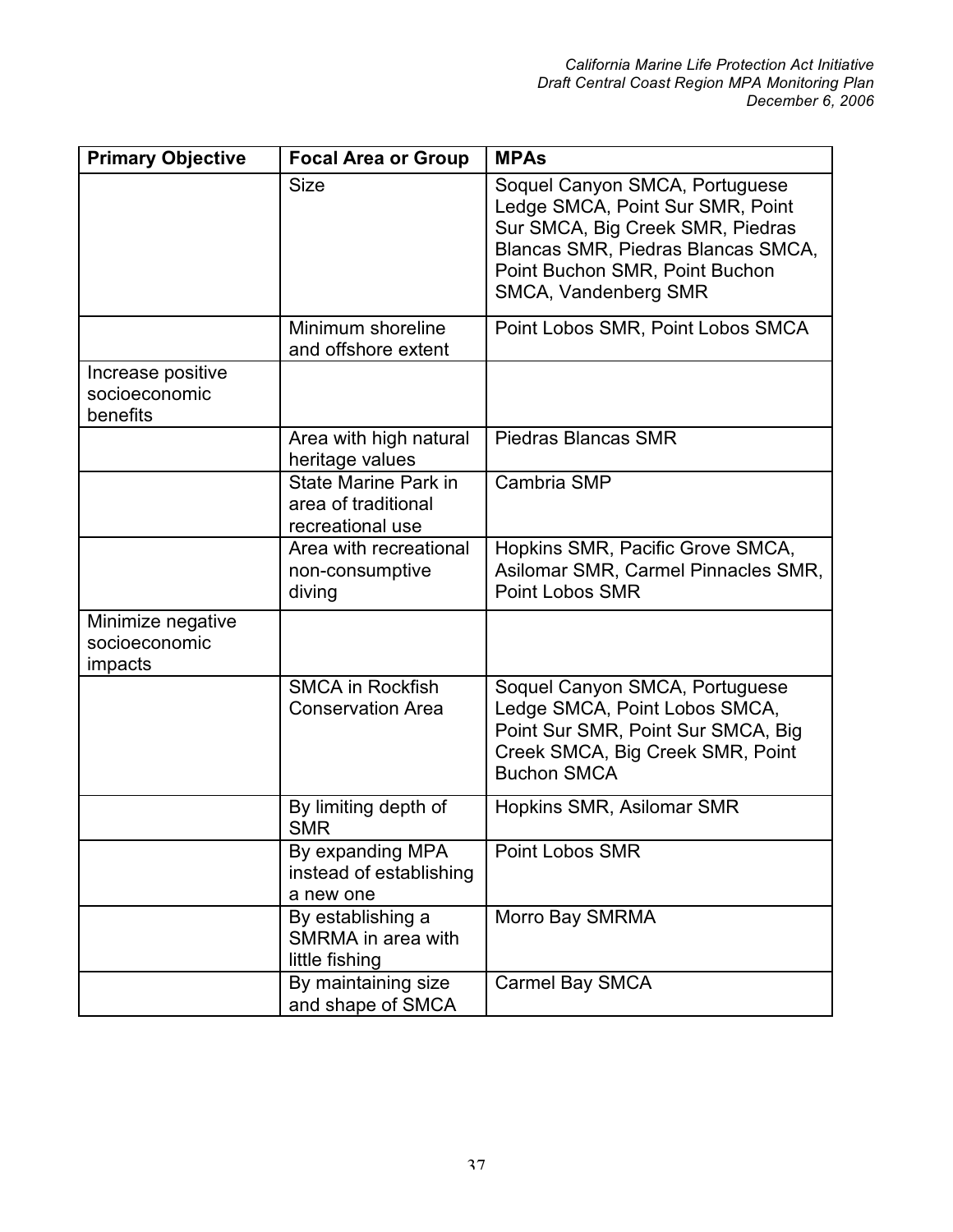| <b>Primary Objective</b>              | <b>Focal Area or Group</b>                                                                                      | <b>MPAs</b>                                                                                                                                                                                                                     |
|---------------------------------------|-----------------------------------------------------------------------------------------------------------------|---------------------------------------------------------------------------------------------------------------------------------------------------------------------------------------------------------------------------------|
|                                       | By alowing some<br>types of fishing                                                                             | Elkhorn Slough SMP, Soquel Canyon<br>SMCA, Portuguese Ledge SMCA, Ed<br>Ricketts SMCA, Pacific Grove SMCA,<br>Carmel Bay SMCA, Point Lobos<br>SMCA, Point Sur SMCA, Big Creek<br>SMCA, Cambria SMP, Point Buchon<br><b>SMCA</b> |
| Provide for research<br>and education |                                                                                                                 |                                                                                                                                                                                                                                 |
|                                       | Establish MPA near<br>research and<br>interpretive facilities<br>and reserves                                   | Elkhorn Slough SMR, Soquel Canyon<br>SMCA, Portuguese Ledge SMCA,<br>Hopkins SMR, Point Lobos SMR,<br>Asilomar SMR, Big Creek SMCA, Big<br>Creek SMR, Piedras Blancas SMR,<br>Morro Bay SMRMA                                   |
|                                       | Establish SMCA and<br><b>SMRs allowing</b><br>comparison of areas<br>with and without<br>harvest and/or fishing | Ed Ricketts SMCA, Pacific Grove<br>SMCA, Carmel Bay SMCA, Point<br>Lobos SMCA, Big Creek SMCA, Big<br><b>Creek SMR</b>                                                                                                          |
|                                       | Enhance monitoring<br>by expanding MPA or<br>including existing<br>monitoring sites                             | Ed Ricketts SMCA, Hopkins SMR,<br>Pacific Grove SMCA, Point Lobos<br>SMR, Asilomar SMR, Carmel Bay<br>SMCA, Point Sur SMR, Piedras<br>Blancas SMR, Cambria SMP, Cambria<br>SMR, Point Buchon SMR, Vandenberg<br><b>SMR</b>      |

At the first level, evaluating goals and objectives related to network design will be a matter of going through the directives one by one to determine if the directions have been followed. Some goals and objectives, however, need to be evaluated further to determine if the outcome is as expected. For instance, the goal requiring objectives for each MPA has been met in this document, but determining if they are "clearly defined" will take additional evaluation to determine areas of confusion. To assure that all the necessary information is available, when monitoring is needed for full evaluation, the objectives are also included in the appropriate monitoring section.